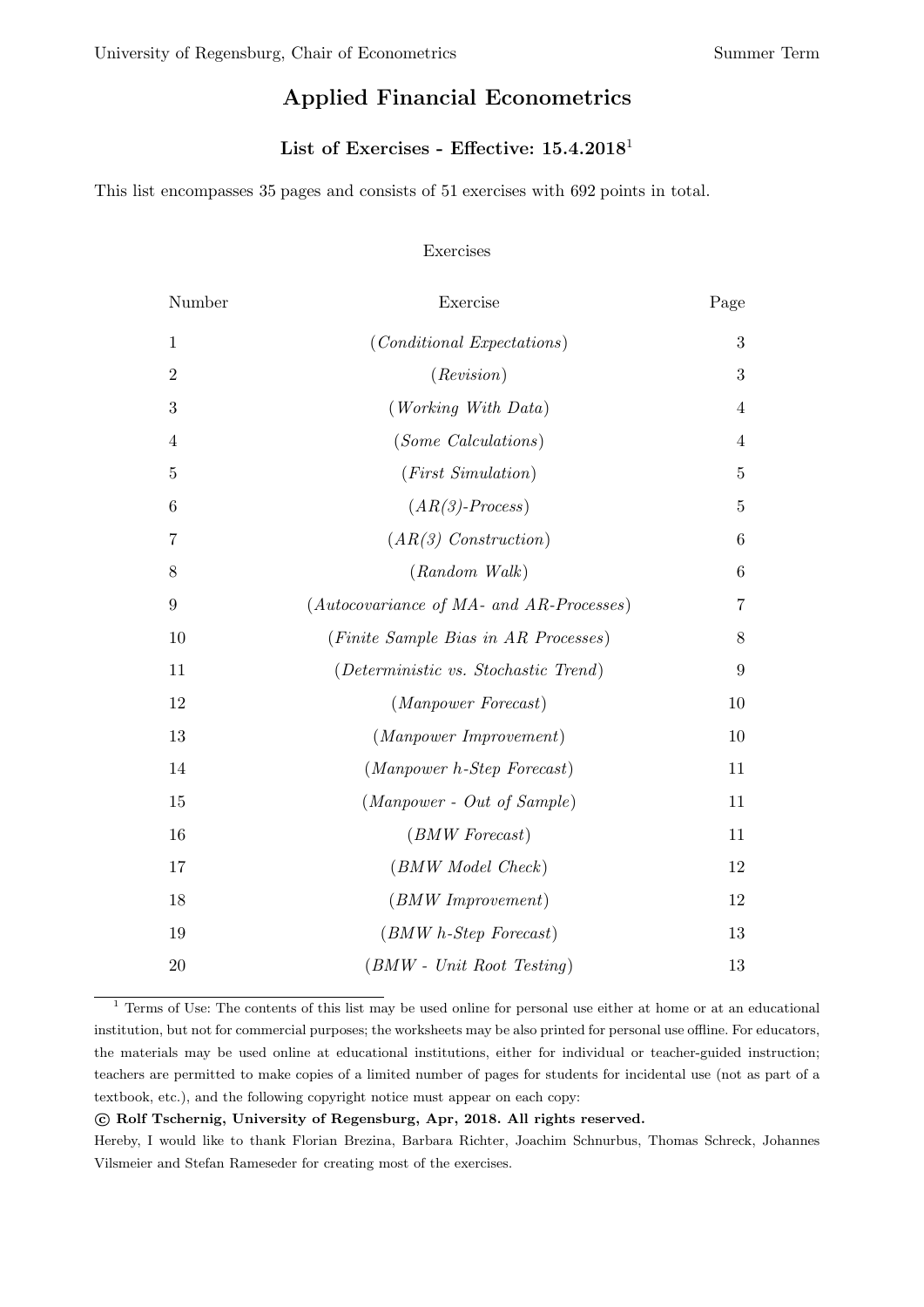| 21 | (Stock Return Forecast)                                     | 13 |
|----|-------------------------------------------------------------|----|
| 22 | $(ARIMA\ Representation)$                                   | 14 |
| 23 | (Lag Length Selection)                                      | 14 |
| 24 | $(ADF \; Simulation)$                                       | 16 |
| 25 | ( <i>Exchange Rate Analysis</i> )                           | 16 |
| 26 | (Zloty Exchange Rates)                                      | 17 |
| 27 | (Consumer Price Analysis)                                   | 18 |
| 28 | $(Maximum\ Likelihood\ (Bernoulli))$                        | 21 |
| 29 | $(Maximum\ Likelihood\ (Normal))$                           | 21 |
| 30 | $(Maximum\ Likelihood\ (GARCH))$                            | 22 |
| 31 | (Log-Likelihood with Normal Distribution)                   | 22 |
| 32 | $(Log-Likelihood with DGP)$                                 | 22 |
| 33 | $(Joint Log-Likelihood)$                                    | 23 |
| 34 | $(Conditional\ Heteroskedasticity)$                         | 23 |
| 35 | (ARCH(1))                                                   | 23 |
| 36 | (Representations of $GARCH(1,1)$ )                          | 23 |
| 37 | $(AR \text{ and } GARCH)$                                   | 24 |
| 38 | (Siemens)                                                   | 25 |
| 39 | (Stock Price Choice to model)                               | 27 |
| 40 | (Unconditional Expected Value of a stationary Time Series)  | 28 |
| 41 | (Asset pricing formula and Sharpe ratio)                    | 29 |
| 42 | (Expected Wealth)                                           | 29 |
| 43 | (Stochastic discount factor)                                | 29 |
| 44 | (Stochastic discount factor and risk-neutral probabilities) | 30 |
| 45 | (CAPM)                                                      | 30 |
| 46 | (Dynamic regression model)                                  | 31 |
| 47 | ( <i>Exponential Family</i> )                               | 32 |
| 48 | ( <i>Inverse Gamma</i> )                                    | 33 |
| 49 | $(Bayesian \; AR(p))$                                       | 33 |
| 50 | (Regression with autocorrelated errors)                     | 34 |
| 51 | (The Univariate Normal Gibbs Sampler)                       | 35 |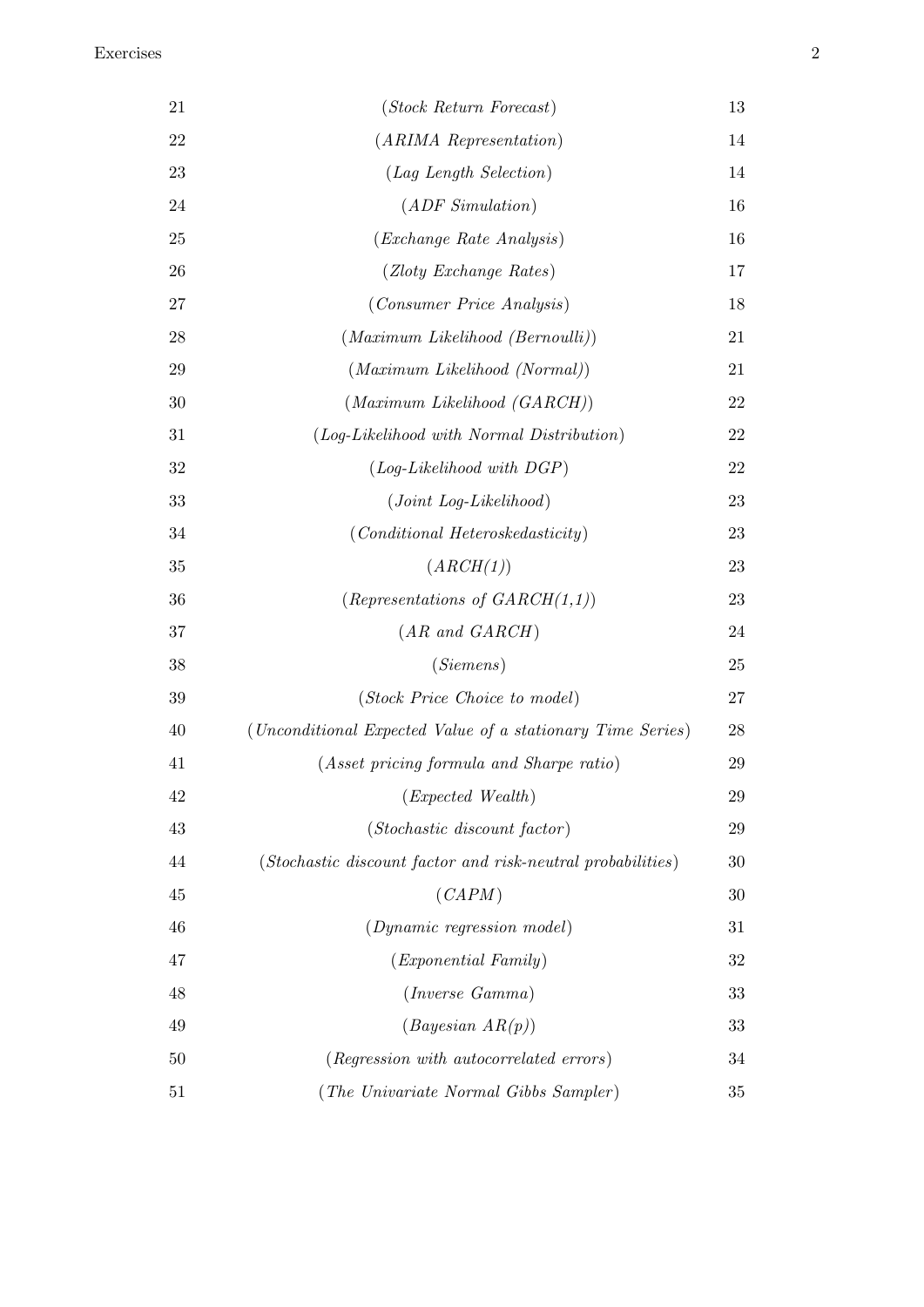# 1 Introduction

# <span id="page-2-0"></span>1. Exercise (7 Points) (Conditional Expectations)

It is March 31. On April 3 you need to bake a strawberry cake and you would like to know how many strawberries will have grown in your backyard by then. This will solely depend on the weather in the first two days of April.

The following table gives the number of strawberries harvested for all kinds of weather, together with the probability of each type of weather on either day. Probabilities for April 2 are conditional on the weather on April 1.

| April 1 | prob | April 2 | prob | Number of Strawberries |
|---------|------|---------|------|------------------------|
| sun     | 0.5  | sun     | 0.7  | 10                     |
| sun     | 0.5  | rain    | 0.2  | 8                      |
| sun     | 0.5  | ice     | 0.1  | $\mathbf{1}$           |
| rain    | 0.3  | sun     | 0.3  | $\overline{7}$         |
| rain    | 0.3  | rain    | 0.5  | 5                      |
| rain    | 0.3  | ice     | 0.2  | 1                      |
| ice     | 0.2  | sun     | 0.3  | $\overline{2}$         |
| ice     | 0.2  | rain    | 0.25 | 1                      |
| ice     | 0.2  | ice     | 0.45 | 0                      |

- (a) (2 Points) What is the unconditional probability of a rainy April 2? Is the unconditional probability of icefall on April 2 the same as of icefall on April 1?
- (b) (1 Point) March 31: the weather channel says it will rain on April 1 and the sun will shine on April 2. Assuming the weather forecast is correct, how many strawberries do you expect to harvest?
- (c) (2 Points) How many strawberries do you expect to harvest if it rains on April 1? What if there is sun? What if it ices? Combining these three cases, what do you expect on average? Calculate the variance of strawberries harvested, conditional on the weather on April 1.
- (d) (2 Points) Back to March 31. You do not watch the weather channel. How many strawberries do you expect to harvest?
- <span id="page-2-1"></span>2. Exercise (8 Points) (Revision)
	- (a) (5 Points) Explain all basical regression assumptions (in terms of Wooldridge the MLR assumptions, in terms of Davidson/MacKinnon the A and B assumptions) you are familiar with from introductory courses and show that the OLS estimator (reminder:  $\hat{\beta} =$  $(X'X)^{-1}X'y$  is unbiased given a subset of these assumptions. When do we need the additional assumptions?
	- (b) (3 Points) Explain the role of conditional expectations in regression analysis.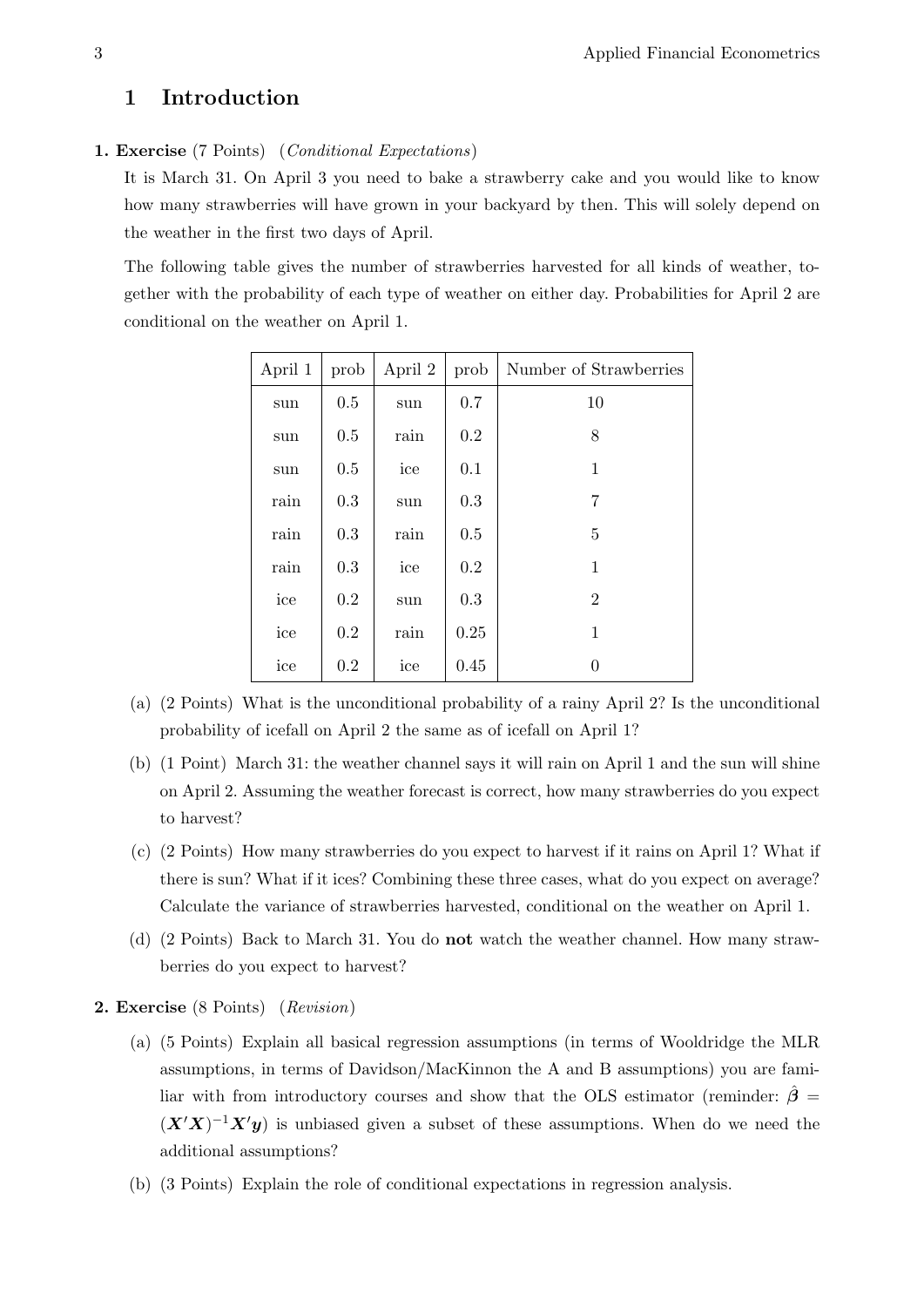Exercises 4

#### <span id="page-3-0"></span>3. Exercise (10 Points) (Working With Data)

Download the stock market data (file: ie\_data.xls) from 1871 to present from [here](http://www.econ.yale.edu/~shiller/data/ie_data.xls) and import it to R or EViews.

The data may cause difficulties, if you try to insert them directly, a preparation in Excel or an editor like Notepad++ may be helpful.

Attention: All presentations will be hold with R.

- (a) (4 Points) Perform the following transformations, applying the definitions of real prices and returns. For each of the transformations, document how you went about the task.
	- Generate a new series real\_returns from the series of real prices.
	- Generate the log from both the real price and the real return series.
	- Take the nominal price series and transform it to real prices: which base year do you need to arrive at the same values as Shiller?
- (b) (4 Points) Look at the line graphs for real prices, the log of real prices and the log of real returns
	- Compare the two graphs on prices. Pay particular attention to any unusual patterns that you might find in one or both of them.
	- Discuss the graph of the log of real returns: What does it look like? How do you account for anything extraordinary? What does the graph tell you?
- (c) (2 Points) Estimate the AR(1) model  $y_t = \alpha_0 + \alpha_1 y_{t-1} + u_t$  using the real prices series. From what you know about time series: how would you interpret the results?
- <span id="page-3-1"></span>4. Exercise (11 Points) (Some Calculations)

Consider an AR(1)-process  $y_t = \alpha_0 + \alpha_1 y_{t-1} + u_t$ . The  $u_t$  are white noise, i.e. mean zero, homoscedastic variance, and uncorrelated over time,  $|\alpha_1|$  < 1.

- (a) (3 Points) First, write  $y_t$  as a function of the parameters, current and lagged errors and the initial value  $y_0$ . Calculate the unconditional expectation of  $y_t$  assuming that the process started a (very) long time ago.
- (b) (3 Points) Now calculate the unconditional variance of  $y_t$ , where again we assume that the process has run since ever.
- (c) (5 Points) Finally, compute the (function of) autocovariances Cov $(y_t, y_{t-k})$ , where  $k =$  $1, \ldots, t$ .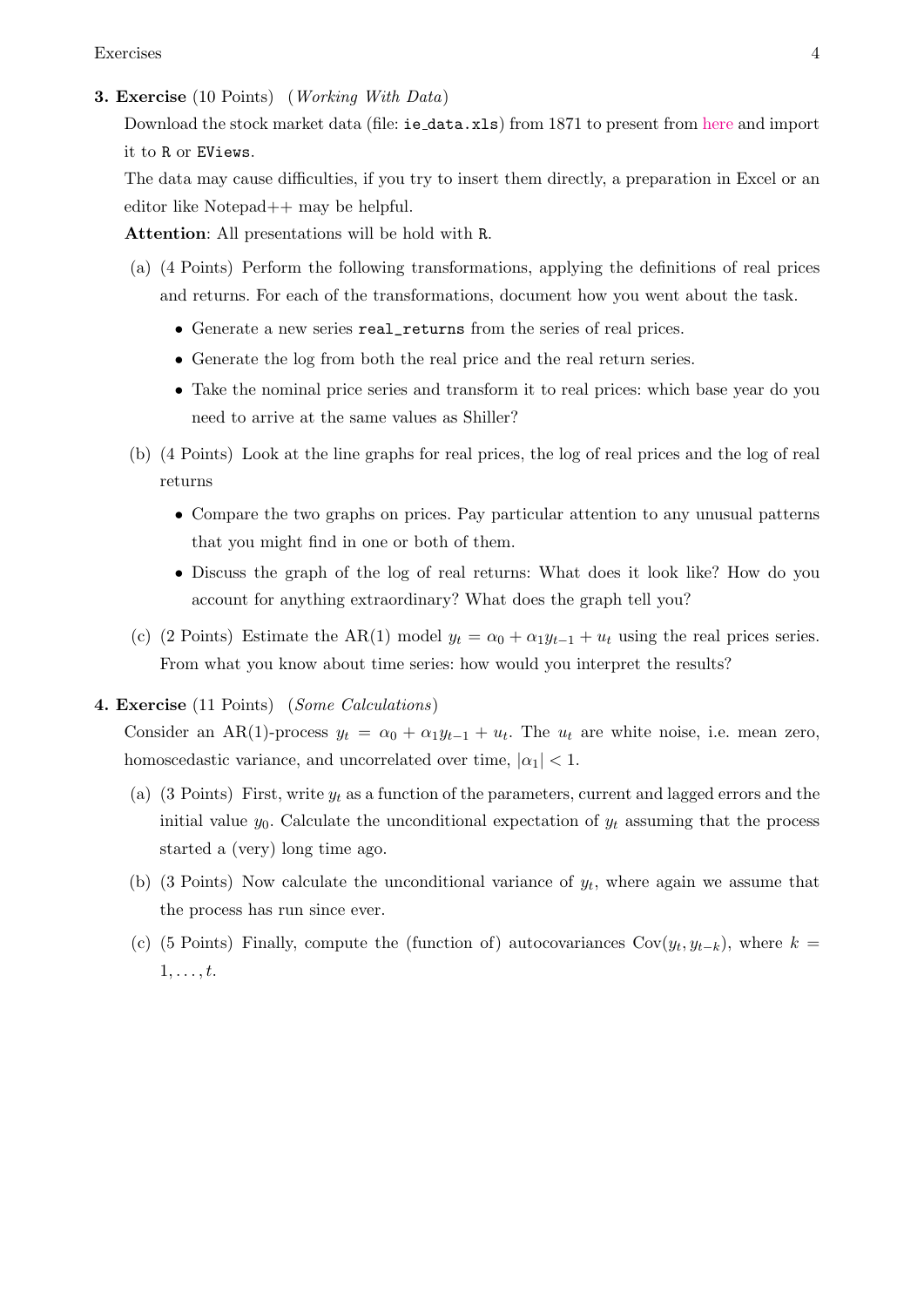# 2 Autoregressive and Moving Average Processes

## <span id="page-4-0"></span>5. Exercise (8 Points) (First Simulation)

This exercise probably contains some new content, try to solve it with the help of the lecture notes. Don't panic, without some experience in programming this sheet is not easy, but you will get familiar to the programming-procedures offered by R. If you are not familiar with this software, I recommend you to have a look at [here.](http://www.uni-regensburg.de/wirtschaftswissenschaften/vwl-tschernig/lehre/master/programmieren-mit-r/index.html)

To access the help page for a particular function, use the command ?functionname. Besides basic R commands (e.g. how to define a matrix) you will need the functions lm, rnorm and plot. A loop can be programmed by using a for construction, e.g. for  $(t \text{ in } 1:T)$  {}.

Before starting this sheet, try to become familiar to the procedures and results of the Excel-File for simulating a realisation of an AR(1)-process (see [Homepage\)](http://www.uni-regensburg.de/wirtschaftswissenschaften/vwl-tschernig/medien/applied-financial-econometrics/ar1_simulation.xlsx).

Consider the AR(1)-process  $y_t = \alpha_0 + \alpha_1 y_{t-1} + u_t$  with  $\{u_t\}$  being white noise with variance 1.

- (a) (1 Point) What is meant by white noise? By Gaussian white noise?
- (b) (4 Points) Use R (or EViews) to create one realization (with 100 observations) of this process for each of the following configurations. Use for simplicity  $y_0 = 0$ . Describe the main insights of each of the graphs.
	- $\alpha_0 = 0$  and  $\alpha_1 = 0.9$
	- $\alpha_0 = 20$  and  $\alpha_1 = 0.75$
	- $\alpha_0 = 0.2$  and  $\alpha_1 = 1$
	- $\alpha_0 = 0$  and  $\alpha_1 = -1.1$
- (c) (3 Points) What changes for each of the realizations if we had a starting value  $y_0 = 50$ ?

## <span id="page-4-1"></span>**6. Exercise** (21 Points)  $(AR(3)-Process)$

Consider an AR(3)-process  $y_t = \alpha_0 + \alpha_1 y_{t-1} + \alpha_2 y_{t-2} + \alpha_3 y_{t-3} + u_t$  with  $\{u_t\}$  being white noise.

- (a) (2 Points) Rewrite the process using a lag polynomial based on the lag operator L.
- (b) (3 Points) Show that  $(1 \lambda_1 z)(1 \lambda_2 z)(1 \lambda_3 z)$  can be rewritten as the lag polynomial using the lag operator, substituting  $z$  for  $L$ . Why can you substitute  $z$  for  $L$  in the lag polynomial?
- (c) (5 Points) Solve the characteristic equation of the AR(3)-process using  $\alpha_1 = 0.1, \alpha_2 = 0.22$ and  $\alpha_3 = -0.04$  and knowing that  $\lambda_1 = 0.2$ . Is the process stationary? Why/why not?
- (d) (5 Points) Use R (or EViews) to simulate 1000 observations of the process given in (c) and then estimate the parameters of the process without a constant.

Repeat the process 10 times, and save the estimation results each time.

- Compare the results to the  $\alpha$ 's given in (c). Do you see anything unexpected? Why do you think this happens?
- Take the average of the results for each parameter. Is it close to the parameters in (c)? Why?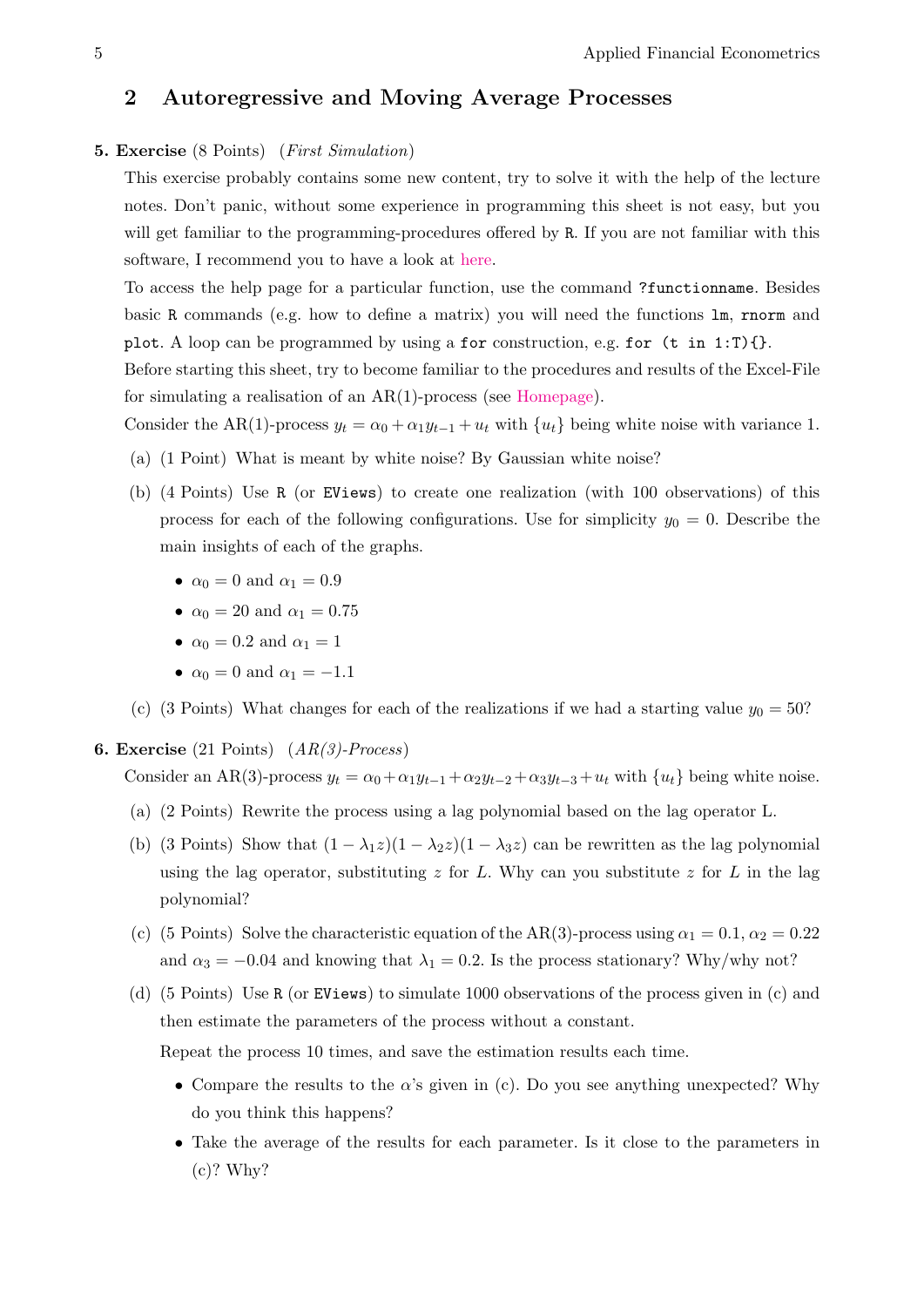Hint: The information above is not sufficient to simulate the process, since we did not specify the distribution of  $u_t$ . Use e.g. the standard normal distribution for the simulation.

- (e) (2 Points) Discuss the properties of the process in case  $\lambda_2 = 1$ ,  $|\lambda_1| < 1$  and  $|\lambda_3| < 1$ ?
- (f) (4 Points) Now do another 100 simulations. Are the results changing compared to the case of 10 simulations? What would you expect to happen for increasing the replication number to 1000 and 10,000 and further to infinity? What do you think about "increasing the number of replications" versus "increasing the number of observations"?
- <span id="page-5-0"></span>**7. Exercise** (8 Points)  $(AR(3)$  Construction)

Construct a stationary and causal AR(3) process  $y_t$  for a given expected value  $\mu = \mathbb{E}[y_t] = 20$ and variance  $\gamma_0 = \sigma_y^2 = \text{Var}(y_t) = 10$  and the first three autocorrelations  $\rho_1 = 0.9, \rho_2 = 0.81$ and  $\rho_3 = 0.9$ , i.e.

- (a) (3 Points) calculate the parameters  $c, \alpha_1, \alpha_2$  and  $\alpha_3$ ,
- (b) (3 Points) calculate the variance  $\sigma_u^2$  of the White Noise  $u_t$  and
- (c) (2 Points) calculate the additional autocorrelations  $\rho_4$  and  $\rho_5$ . Hint:

$$
\begin{pmatrix} 1 & 0.9 & 0.81 \\ 0.9 & 1 & 0.9 \\ 0.81 & 0.9 & 1 \end{pmatrix}^{-1} = \frac{1}{19} \begin{pmatrix} 100 & -90 & 0 \\ -90 & 181 & -90 \\ 0 & -90 & 100 \end{pmatrix}
$$

# <span id="page-5-1"></span>8. Exercise (11 Points) (Random Walk)

Write a new program for estimating an AR(1)-process with a random walk.

- (a) (4 Points) Simulate the random walk process 100 times. What do you observe when you take the average of the estimated  $\alpha$ 's? Is this in line with theory? What would you expect for increasing the sample size to infinity?
- (b) (3 Points) Look at the line graphs of five randomly chosen realizations of your simulations each for the  $AR(3)$ -process and the  $AR(1)$  random walk. What differences do you notice? How does it fit with what you know about random walks?
- (c) (4 Points) Show why the OLS estimator of an AR(1)-process is biased. Use your own words to explain why.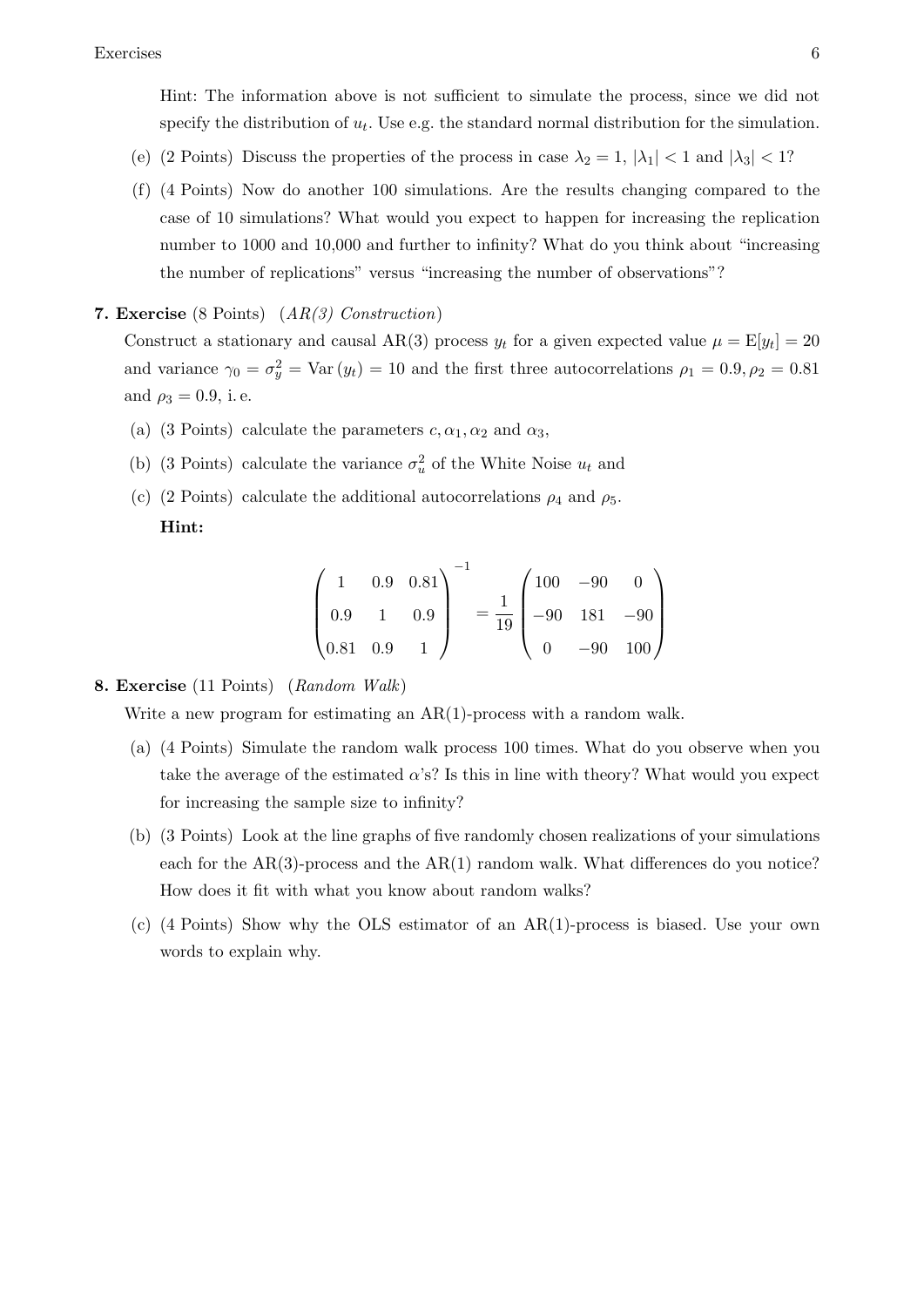#### <span id="page-6-0"></span>9. Exercise (33 Points) (Autocovariance of MA- and AR-Processes)

This exercise should give some insights into autocovariances of an  $MA(2)$ - and an  $AR(1)$ -process respectively.

Consider first the following MA(2)-Process

$$
y_t = u_t + 0.9u_{t-1} - 0.3u_{t-2}, \quad u_t \sim i.i.d. (0, 1) \tag{4}
$$

- (a) (3 Points) Calculate the variance and the expected value of  $y_t$ .
- (b) (5 Points) Calculate the autocorrelation function for  $k = 1, 2, 3, \ldots, 30$ .
- (c) (2 Points) Given your results from above, show that the process is (weakly) stationary.

Consider now the following (weakly) stationary AR(1)-Process

$$
y_t = 0.9y_{t-1} + u_t, \quad u_t \sim i.i.d. (0, 1), \quad y_0 = 0, \quad t = 1, 2, 3, \dots
$$
 (5)

(d) (5 Points) Determine the expected value and the autocorrelation function for the process under the assumption that the moments  $(E()$ , Var $()$ , Cov $()$ ) are independent of t.

As a special case, consider the following AR(1)-Process

$$
y_t = y_{t-1} + u_t, \quad u_t \sim i.i.d. (0, 1), \quad y_0 = 0, \quad t = 1, 2, 3, \dots
$$
 (6)

- (e) (3 Points) Write the process as a function of the starting value and its error terms. Determine the expected value and the variance.
- (f) (5 Points) Calculate the autocovariance and autocorrelation function. Is the process (weakly) stationary?

Since in reality, you probably do not know what the underlying DGP is, you have to apply a model by figuring out the model type. One (old-fashioned) way is the (partial) autocovariance function.

- (g) (4 Points) Plot the autocovariance and autocorrelation function  $(k = 0...30)$  for the processes (1) and (2) in R using the ARMAacf() command.
- (h) (4 Points) Define the autocovariance and autocorrelation functions for the process (3) in R using the function() command and plot the respective functions for  $k = 0...30$ . If your functions depend on t, make two different plots with  $t = 100$  and  $t = 1000$  respectively.
- (i) (2 Points) What do the plots tell you about the characteristics of the underlying processes?

Remark: The following table comprises some behaviours of the (theoretical) partial and general autocorrelation function with respect to the type of process.

| process type | autocorrelation function          | partial autocorrelation function    |
|--------------|-----------------------------------|-------------------------------------|
| AR(p)        | infinite                          | finite: $\gamma(k) = 0$ for $k > p$ |
| MA(q)        | finite: $\rho(k) = 0$ for $k > q$ | infinite                            |
| ARMA(p, q)   | infinite                          | infinite                            |

By knowledge of these theoretical properties we expect a similar behavior for the empirical counterparts which however will be empirically hard to distinguish.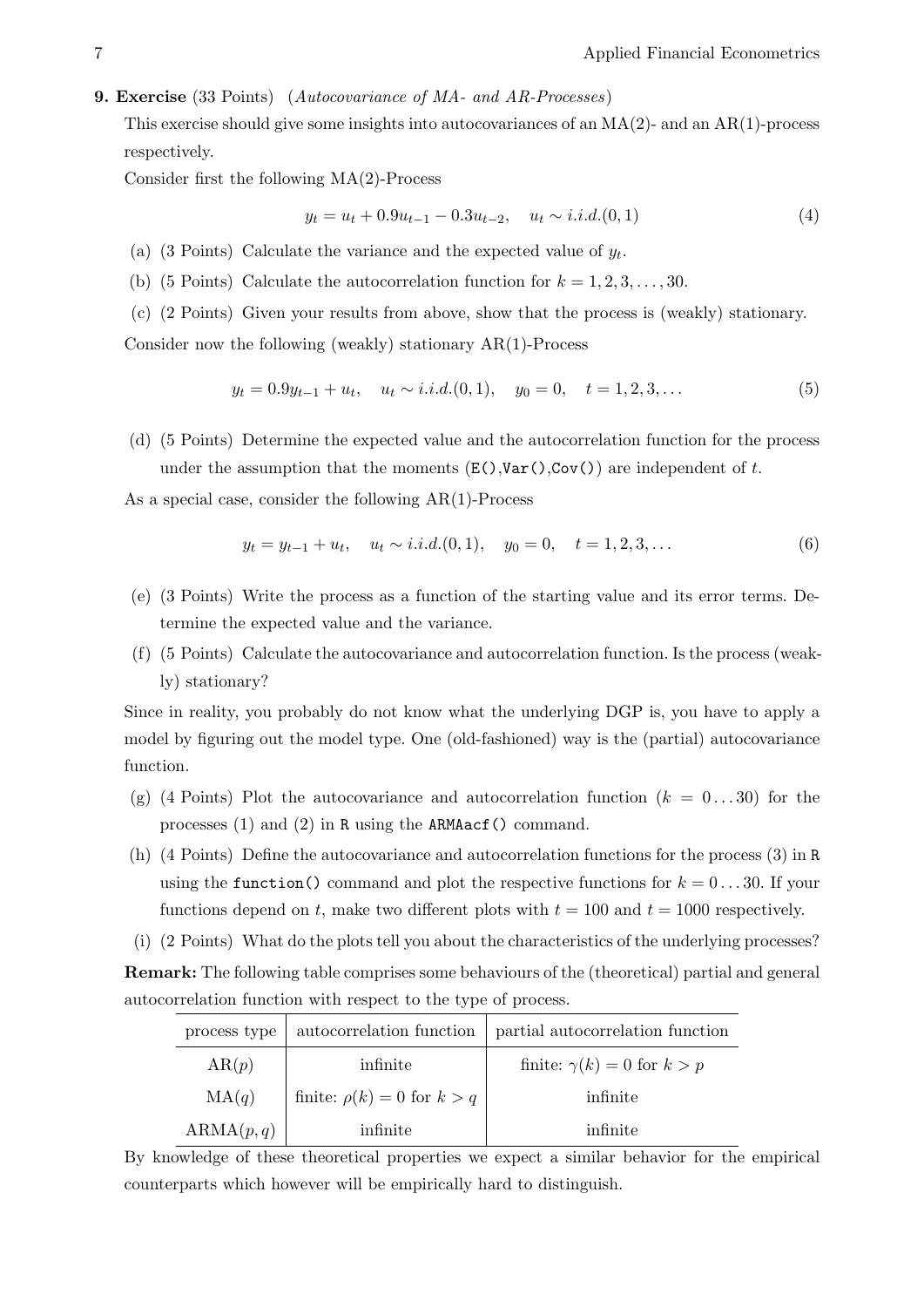Exercises 8

<span id="page-7-0"></span>10. Exercise (10 Points) (Finite Sample Bias in AR Processes)

Consider

$$
y_t = \alpha_1 y_{t-1} + u_t
$$
,  $u_t \sim IID(0, \sigma^2)$ ,  $|\alpha_1| < 1$ ,  $t = 1, ..., T$ ,

fulfilling the assumptions (A).

- (a) (2 Points) Write down explicitly the OLS estimator  $\hat{\alpha}_1$  for  $\alpha_1$  in the case above. Use the scalar sum notation.
- (b) (2 Points) Is the OLS estimator an unbiased estimator in the case above?
- (c) The following simulation should investigate the bias in finite samples and produces the graph below the code.

```
###
alpha1 <- 0.9
sigma2 \leftarrow 1
T <- c(20, 50, 100, 200, 500, 1000, 2000, 5000)
hurwiczBias <- function(alpha1, T) -alpha1 * 2/ T
N <- 1000
mc \leftarrow matrix(NA, ncol = length(T), nrow = N)
\text{colnames}(\text{mc}) \leftarrow \text{c}(\text{past}(\text{T}))###
set.seed(1)
for(n in 1:N){
   for(t in T){
     ts.sim \leq arima.sim(list(order=c(1,0,0), ar=alpha1, sd=sqrt(sigma2)), n=t)
     mc[n, as.character(t)] <- ar.ols(ts.sim, aic=FALSE, order.max=1, demean=FALSE )$ar
   }
}
###
plot(x = T, y = colMeans(mc), type = "l", col = "red", lwd = 2)abline(h = alpha1, col = "blue")xx \leftarrow \text{seq}(20, 5000, \text{ by } = 1)lines(xx, alpha1 + hurwiczBias(alpha1, xx), col = "darkgreen")
         0.900.84 0.86 0.88 0.90
         0.88
    \hat{\mathsf{E}}(\hat{\alpha_i})0.86
         0.84
               0 1000 2000 3000 4000 5000
                                               T
```
- i. (3 Points) How many random variables or shocks are totally generated using arima.sim for the complete simulation?
- ii. (3 Points) Write down the Hurwicz Bias of the OLS estimator in AR(1) processes for finite samples and interpret it, i. e. approximate

$$
E[b] := E[\hat{\alpha}_1 - \alpha_1 \mid y_0, \dots, y_T]
$$

and interpret this function depending on all parameters showing up.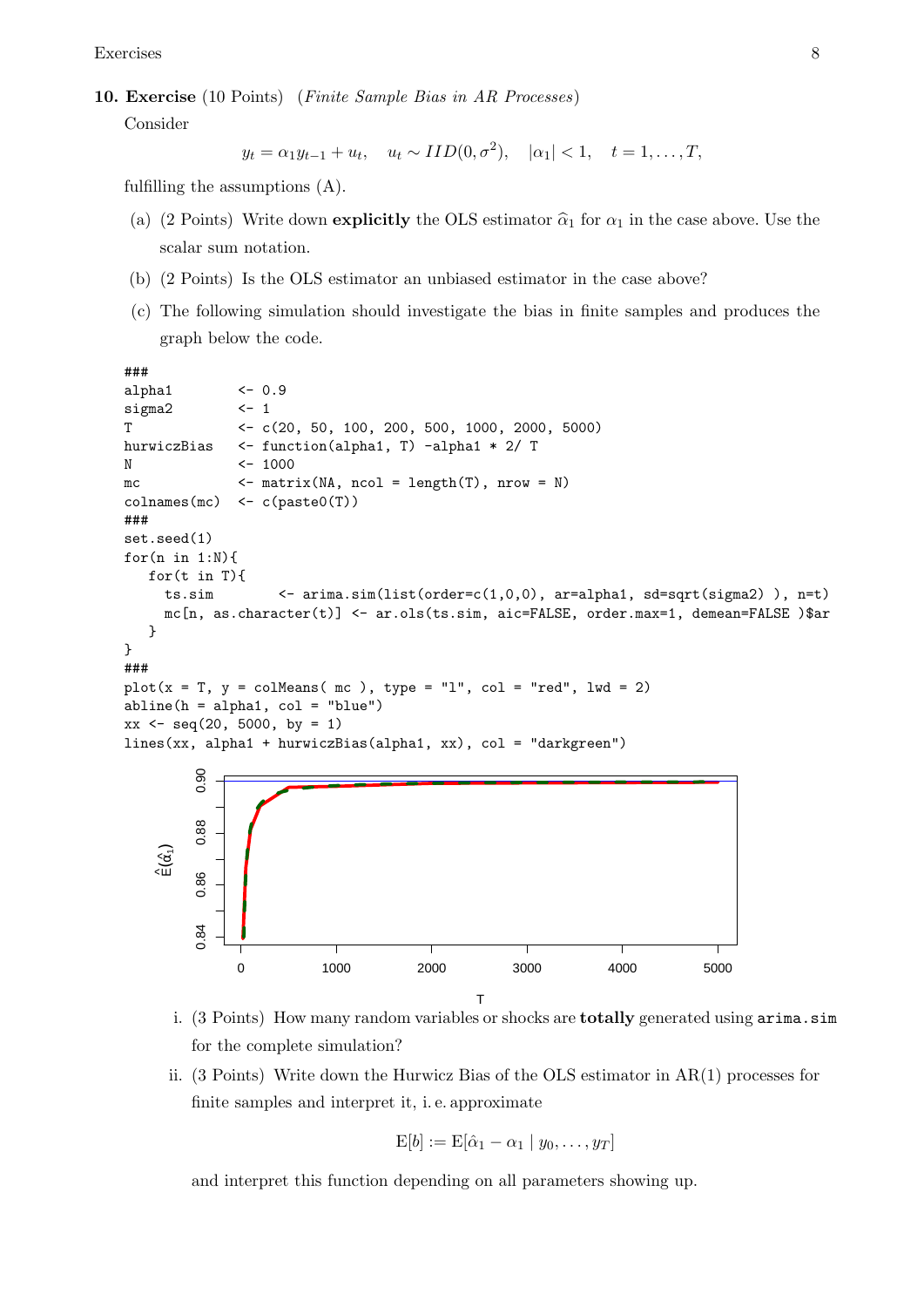## <span id="page-8-0"></span>11. Exercise (14 Points) (Deterministic vs. Stochastic Trend)

This exercise is about distinguishing deterministic (then called trend-stationary) and stochastic (then called difference-stationary) trends (processes). Define  $u_t, v_t \sim$  $WN(0, \sigma^2)$  and consider the two (independent) DGPs

DT 
$$
y_t = \beta t + u_t
$$
 and

ST  $x_t = \beta + x_{t-1} + v_t$ .



(a) (2 Points) Calculate  $E[y_t], E[x_t], Var(y_t)$  and Var  $(x_t)$ .

```
(b) (2 Points) Apply the following R-Code two get a realization of each DGP
    stochTrend \leq function(T, beta, y.start = 0, sigma = 1){
      y \leftarrow \text{rep}(0, T); \quad y[1] \leftarrow y \text{.start}for(t in 2:(T)) y[t] <- beta + y[t-1] + rnorm(1, 0, sigma)
      return(ts(y))}
    set.seed(5)
    sigma <-1; T <-100; beta <-0.1Y_dt \leftarrow ts(beta * 1:100 + rnorm(T, 0, sigma))
    X_st <- stochTrend(T, beta,sigma = sigma)
    plot.ts(cbind(Y_dt, X_st ),plot.type = "single",col = c("black", "red"),lwd = 2,ylab = "")
    Use this code to generate 100 replications of each DGP and plot them into one graph.
    Plot \pm standard deviations and the line \beta \cdot t.
```
Use the vectors  $Y_{\text{-}}dt$  and  $Y_{\text{-}}st$  from the code above to answer the following questions

- (c) Model both time series with deterministic trends.
	- i. (2 Points) Model  $y_t$  theoretically and practically with a deterministic trend, i.e. what statistic behaviour do the residuals have? Plot them. Plot the (partial) autocorrelation function of  $y_t$  and of the residuals  $\widehat{u}_t$ .
	- ii. (2 Points) Model  $x_t$  theoretically and practically with a deterministic trend, i.e. what statistic behaviour do the residuals have? Plot them. Plot the (partial) autocorrelation function of  $y_t$  and of the residuals  $\hat{v}_t^*$ .
- (d) Model both time series with stochastic trends.
	- i. (2 Points) Calculate  $\Delta y_t$ , Cov  $(w_t, w_{t-1})$  for  $w_t := u_t u_{t-1}$  and  $\rho_{1,w_t}$
	- ii. (2 Points) Model  $y_t$  theoretically and practically with a stochastic trend, i.e. what statistic behaviour do the residuals have? Plot them. Plot the (partial) autocorrelation function of  $y_t$  and of the residuals  $\hat{w}_t$ .
	- iii. (2 Points) Model  $x_t$  theoretically and practically with a stochastic trend, i.e. what statistic behaviour do the residuals have? Plot them. Plot the (partial) autocovariance function of  $y_t$  and of the residuals  $\hat{v}_t$ .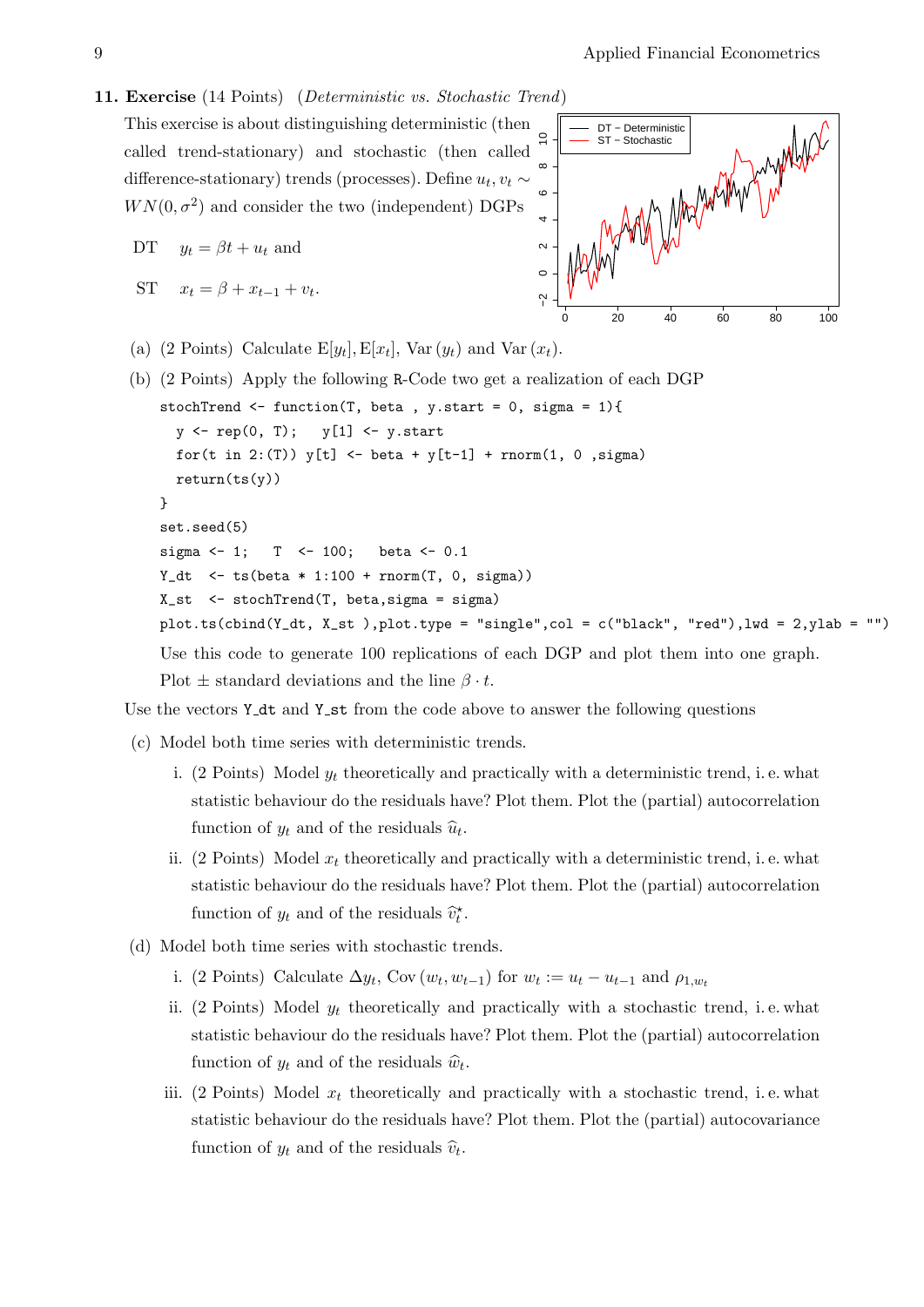# 3 Applications with Unit Roots and Forecasting

#### <span id="page-9-0"></span>12. Exercise (10 Points) (Manpower Forecast)

Your task is to forecast the price of stocks of Manpower Inc for June 2011 using monthly data and starting at May, 1988 and ending at May, 2011.

- (a) (3 Points) Download data from the internet (e.g. from Yahoo Finance). Then correct the data for possible stock splits and import the data into R. (Check if imported correctly). If there is no need for a stock split correction, just explain how this is normally done.
- (b) (1 Point) Plot the time series of the data and judge whether the series is stationary.
- (c) (3 Points) Estimate an AR(5) model and try to determine the roots of the lag polynomial. Use e.g. polyroot(). Is any root close to one? Are your results in line with your visual impression of the time series? Are all parameters significant? Be precise on which asymptotic distribution to use.
- (d) (3 Points) Forecast the stock price for June 2011 using your estimated model. Explain which measure you implicitly used to evaluate the prediction error. Is this measure always appropriate for financial time series? If not, why?

## <span id="page-9-1"></span>13. Exercise (19 Points) (Manpower Improvement)

In the last sheet your task was to forecast the price of stocks of Manpower Inc for one period using monthly data and an AR(5) model. Now you should check if you can improve on your previous model.

- (a) (5 Points) Describe the ADF-test. What is the major difference between the ADF- and the KPSS-test? Apply both tests to the price series using R. (Hint: Use e.g. functions ur.df() and ur.kpss() from the urca package. Look at the help pages for information on the specification of the deterministic component and lag length selection.)
- (b) (2 Points) Which assumptions have to hold for the AR model for the OLS estimator to be consistent and asymptotically normal? Explain these assumptions.
- (c) (3 Points) Transform the time series appropriately such that the assumptions for the OLS estimator are met as closely as possible. Use your considerations from the previous exercises.
- (d) (4 Points) Choose a maximum order  $n_{max}$  of your candidate AR(n) models and select an appropriate order using suitable model selection methods. Justify all your choices.
- (e) (5 Points) Now the task becomes more demanding since you are asked to find the optimal subset model. You should proceed as follows:
	- Start with  $n = n_{max}$ . Save the value of the selection criterion. Next you estimate a smaller model where you leave out that particular lag that exhibits the largest p-value in the full model. Again save the value of the selection criterion.(Hint: The AIC and SIC can be extracted from an lm or dynlm object by functions AIC() and extractAIC().)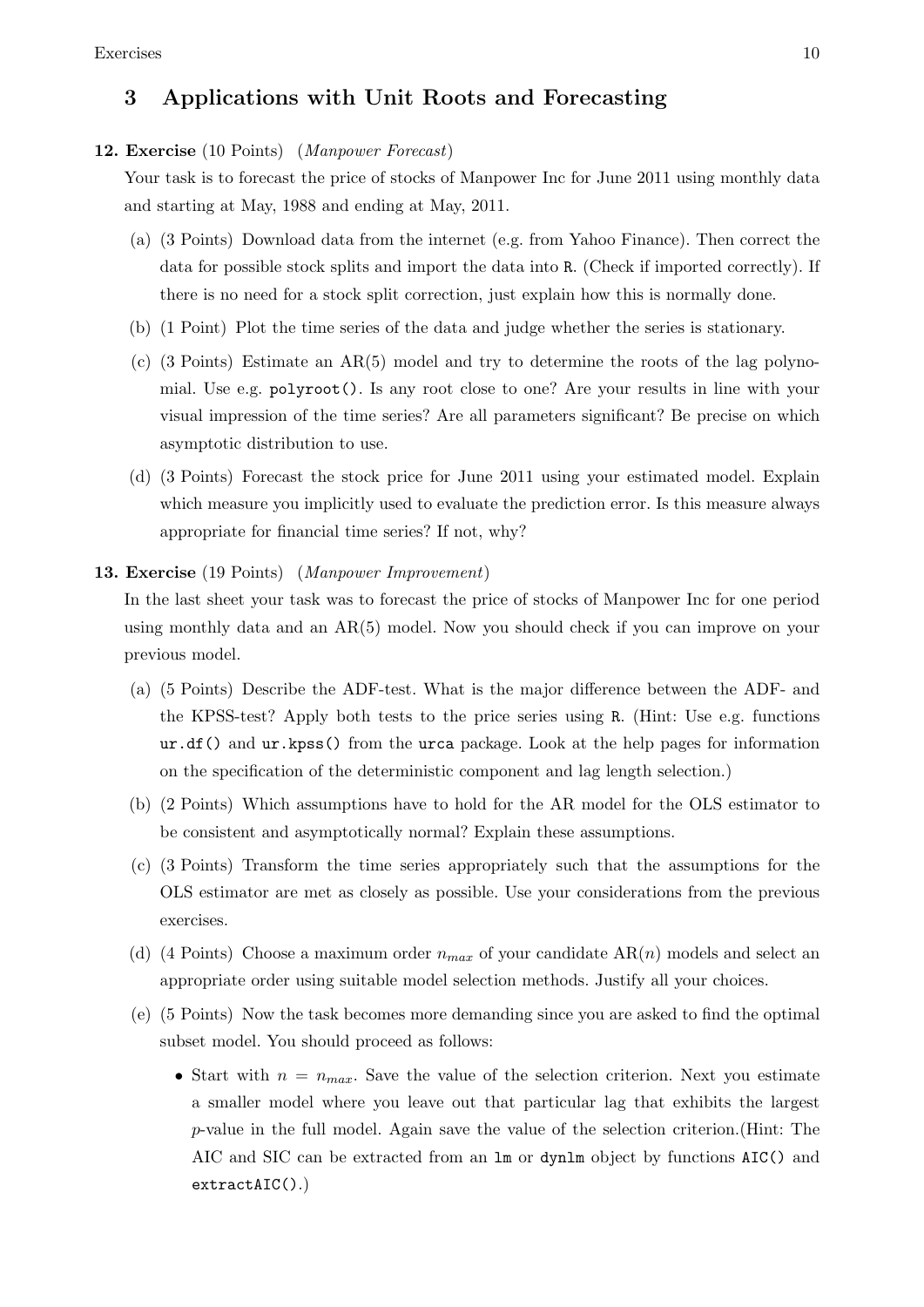• Continue until the selection criterion does not decrease any more. Document the order in which you dropped lags and the values of the selection criteria at each step. What is the order of the final model?

## <span id="page-10-0"></span>14. Exercise (9 Points) (Manpower h-Step Forecast)

Your task in this exercise is the computation of h-step forecasts up to one year of the stock price of Manpower Inc.

- (a) (5 Points) First, compute your forecast for the logged stock price in Eviews assuming that the DGP of the stock price is a simple random walk with drift. Compute also prediction intervals given a 95% significance level. Second compute your forecast for the stock price itself (after an estimation in logs). Explain the shape of all curves.
- (b) (4 Points) Now compute your forecasts for the stock price and the logged stock price assuming that the DGP of the logged stock price is an AR(1) process with  $-1 < \alpha \leq 1$ . Can you explain the change in the shape of the predictions compared with the random walk case.

# <span id="page-10-1"></span>15. Exercise (11 Points) (Manpower - Out of Sample)

It is often useful to check whether an estimated model can predict well out-of-sample. Conduct the following experiment using the Manpower stock price data.

- (a) (2 Points) Using an appropriately selected model order, estimate an  $AR(p)$  model using data only until December 2003.
- (b) (3 Points) Compute 3-period forecasts for each month beginning with March 2004 until May 2009. For forecasting the April 2004 value you do not reestimate the model but you can also use the January 2004 observation.
- (c) (2 Points) Compute the prediction error for each forecast using the available realizations and estimate the MSEP based on these out-of-sample prediction errors.
- (d) (4 Points) Compute the MSEP based on out-of-sample prediction errors with the estimate of the "true" MSEP  $\sigma_y^2(h) = \sigma^2 \sum_{j=0}^{h-1} \phi_j^2$  that you obtain by inserting the parameter estimates based on the sample until December 2003. Try to comment on your results.

## <span id="page-10-2"></span>16. Exercise (11 Points) (BMW Forecast)

Your task is to forecast the price of stocks of BMW AG for 02 May 2012 using daily data from 01 January 2003 to 30 April 2012.

- (a) (3 Points) Download data from the internet (e.g. from Yahoo Finance). If necessary, correct the data for possible stock splits and dividends. Import the data into R e.g. using read.csv() (Check if imported correctly). If there is no need for a stock split correction, just explain how this is normally done.
- (b) (1 Point) Plot the time series of the data and judge whether the series seems stationary.
- (c) (4 Points) Estimate an AR(4) model and try to determine the roots of the lag polynomial. Is any root close to one? Are your results in line with your visual impression of the time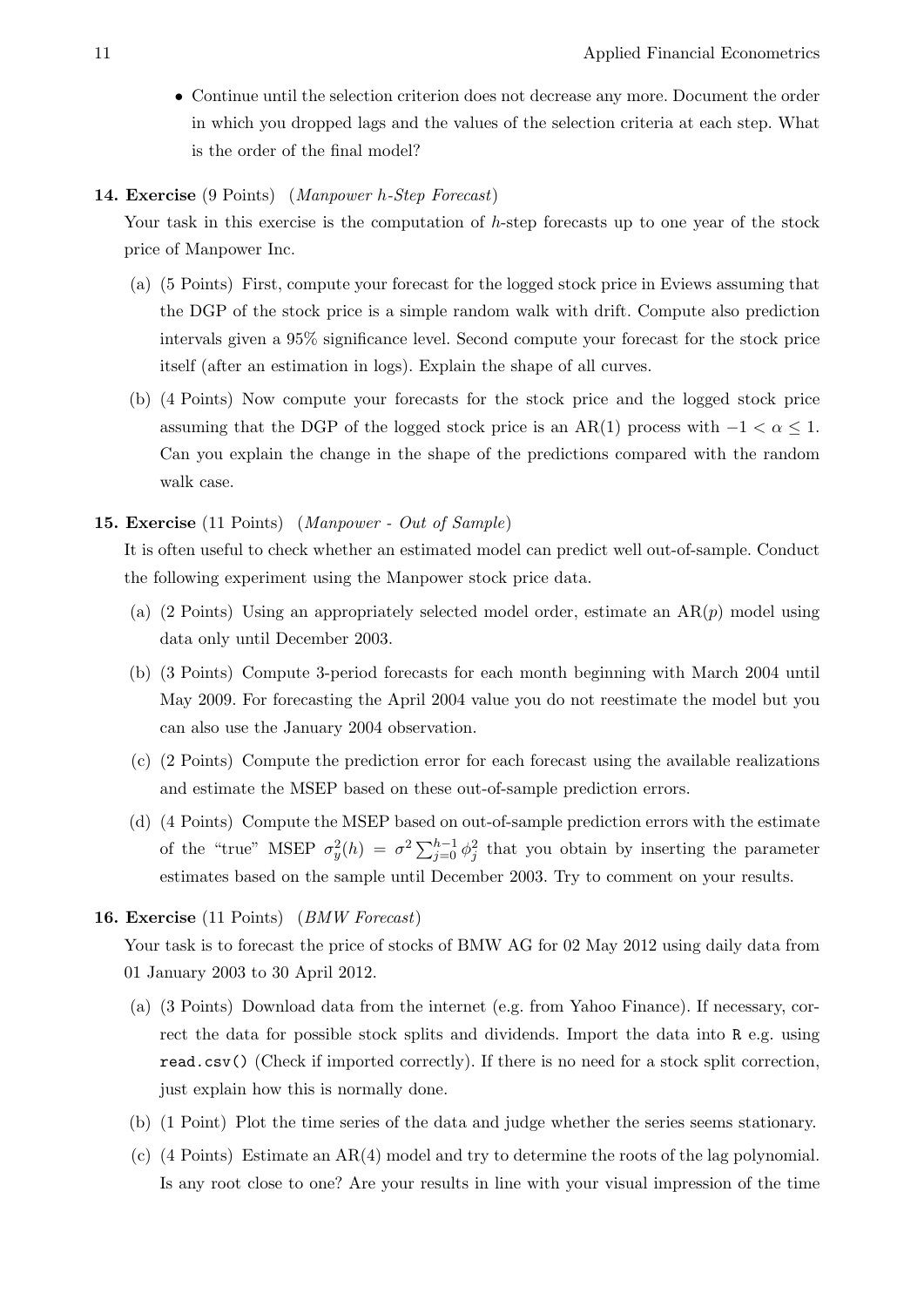series? Are all parameters significant? Be precise on which asymptotic distribution to use. Hints: After estimating an  $AR(p)$  model by function  $ar \cdot obs($  and assigning the function value to variable name you can access the vector of point estimates by name $\frac{\tan^{-1} \cdot \tan^{-1} \cdot \tan^{-1} \cdot \tan^{-1} \cdot \tan^{-1} \cdot \tan^{-1} \cdot \tan^{-1} \cdot \tan^{-1} \cdot \tan^{-1} \cdot \tan^{-1} \cdot \tan^{-1} \cdot \tan^{-1} \cdot \tan^{-1} \cdot \tan^{-1} \cdot \tan^{-1} \cdot \tan^{-1} \cdot \tan^{-1} \cdot \tan^{-1} \cdot \tan^{-1} \cdot \tan^{-1} \cdot \tan^{$ and the asymptotic standard errors of the estimator by name\asy.se.coef\ar. For more details type ?ar. Roots of a polynomial are easily computed by polyroot().

(d) (3 Points) Forecast the stock price for 02 May 2012 using your estimated model. Explain which measure you implicitly used to evaluate the prediction error. Is this measure always appropriate for financial time series? If not, why?

# <span id="page-11-0"></span>17. Exercise (5 Points) (BMW Model Check)

In this exercise we will check if predicting the price of stocks of BMW AG works better with an  $AR(1)$  or an  $AR(4)$  model.

(a) (5 Points) In both models we include a constant term. Predict the 1-day-ahead stock price for 03 January 2011 using data from 01 January 2003 until 30 December 2010. Then, reestimate the model using data until 03 January 2011 and predict the value for 04 January 2011. Then, reestimate the model using data until 04 January 2011 and predict the value for 05 January 2011. Repeat this procedure until you predict the stock price for 30 April 2012. Compare both models using the MSEP.

# <span id="page-11-1"></span>18. Exercise (16 Points) (BMW Improvement)

In the last sheet your task was to forecast the price of stocks of BMW AG for one period using daily data and an AR(4) model. Now you should check if you can improve on your previous model.

- (a) (1 Point) Create a time series for the log return on the stock price.
- (b) (2 Points) Choose a maximum order  $p_{max}$  of your candidate  $AR(p)$  models and select an appropriate order using the AIC. Justify the choice of  $p_{max}$ .
- (c) (5 Points) Now, using the same  $p_{max}$  as before, choose the lag length by SIC and HQ. Do these criteria choose the same p as AIC? Explain.
- (d) (5 Points) Now the task becomes more demanding since you are asked to find the optimal subset model. You should proceed as follows:
	- Start with  $p = p_{max}$ . Estimate an  $AR(p_{max})$  and look at the p-values or t-statistics of the lags. Estimate then a smaller model where you leave out that particular lag that is least significant.
	- Continue until the largest  $p$ -value is smaller than 0.1. Document the order in which you dropped lags. How does the final model look like?
- (e) (3 Points) Predict the log return for 02 May using the final model.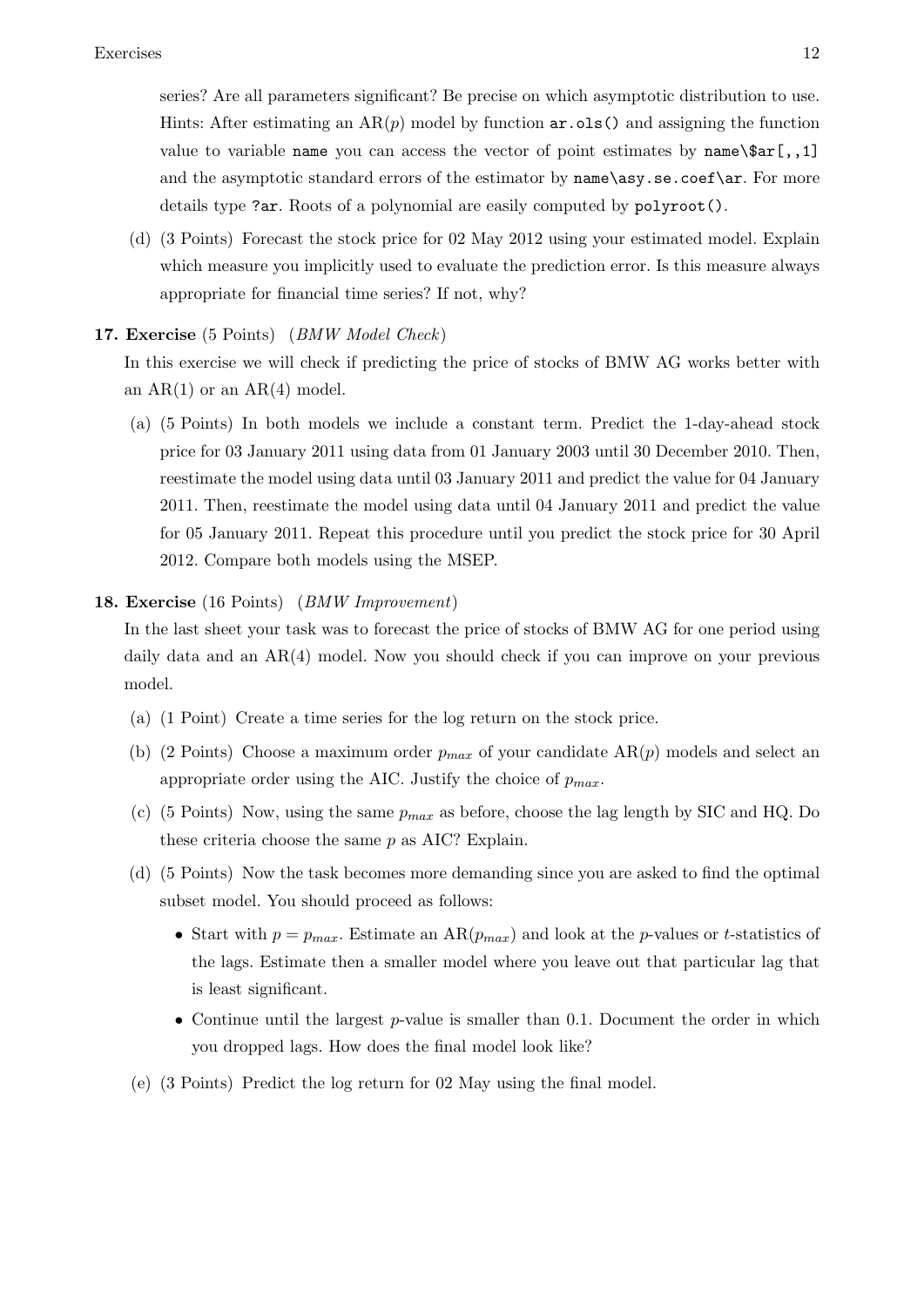#### <span id="page-12-0"></span>19. Exercise (9 Points) (BMW h-Step Forecast)

Your task in this exercise is the computation of h-step forecasts up to 20 days of the stock price of BMW AG.

- (a) (5 Points) First, compute your forecast for the logged stock price in R assuming that the DGP of the stock price is a simple random walk with drift. Compute also prediction intervals given a 95% significance level, assuming the error terms are normally distributed. Show that normality does not seem to be a bad approximation. Second compute your forecast for the stock price itself (after an estimation in logs). Explain the shape of all curves. (Hint: For simplicity ignore the estimation error of the parameter(s) when computing prediction intervals.)
- (b) (4 Points) Now compute your forecasts for the stock price and the logged stock price assuming that the DGP of the logged stock price is an AR(1) process with  $-1 < \alpha < 1$ and deterministic linear trend. Can you explain the change in the shape of the predictions compared with the random walk case? Shortly explain how a confidence interval around the logged stock price should look like.

#### <span id="page-12-1"></span>20. Exercise (12 Points) (BMW - Unit Root Testing)

This exercise is about unit root testing. You can use functions ur.df() and ur.kpss() from package urca to perform ADF- and KPSS tests, respectively. Also, function summary() applied to the object returned by ur.df() and ur.kpss() might be very useful.

- (a) (4 Points) Perform an ADF test on the time series for the stock price of BMW AG. Explain which pair of hypotheses you are using. Does your result change with the information criterion used to select the lag length (e.g. SIC instead of AIC)?
- (b) (4 Points) Now, perform the ADF test on the time series for the first difference of the stock price of BMW AG. Specify the ADF regression and the hypotheses.
- (c) (4 Points) Test the stock price and its first difference for a unit root using the KPSS test. Do your results confirm those of parts a) and b)?

# <span id="page-12-2"></span>21. Exercise (18 Points) (Stock Return Forecast)

You are trying to forecast next year's stock returns. The information available to you comprises data on the companies' earnings and past stock returns. Let the data generating process for the stock returns  $y_t$  (measured at the end of period t) be

<span id="page-12-3"></span>
$$
y_t = \beta_1 + \beta_2 x_t + u_t, \quad \beta_2 \neq 0 u_t \sim i.i.d. (0, \sigma_u^2), \tag{7}
$$

where  $x_t$  is the change in earnings from the end of period  $t-1$  until the end of period t. The DGP for the change in earnings is given by a simple  $AR(1)$  process

<span id="page-12-4"></span>
$$
x_t = \nu + \alpha x_{t-1} + v_t, \quad v_t \sim i.i.d. (0, \sigma_v^2), \tag{8}
$$

and where  $v_t$  and  $u_s$  are independent for any s and t.

(a) (2 Points) Compute the prediction  $E[y_{T+1}|x_T]$  in terms of equations [\(7\)](#page-12-3) and [\(8\)](#page-12-4) given that all parameters are known.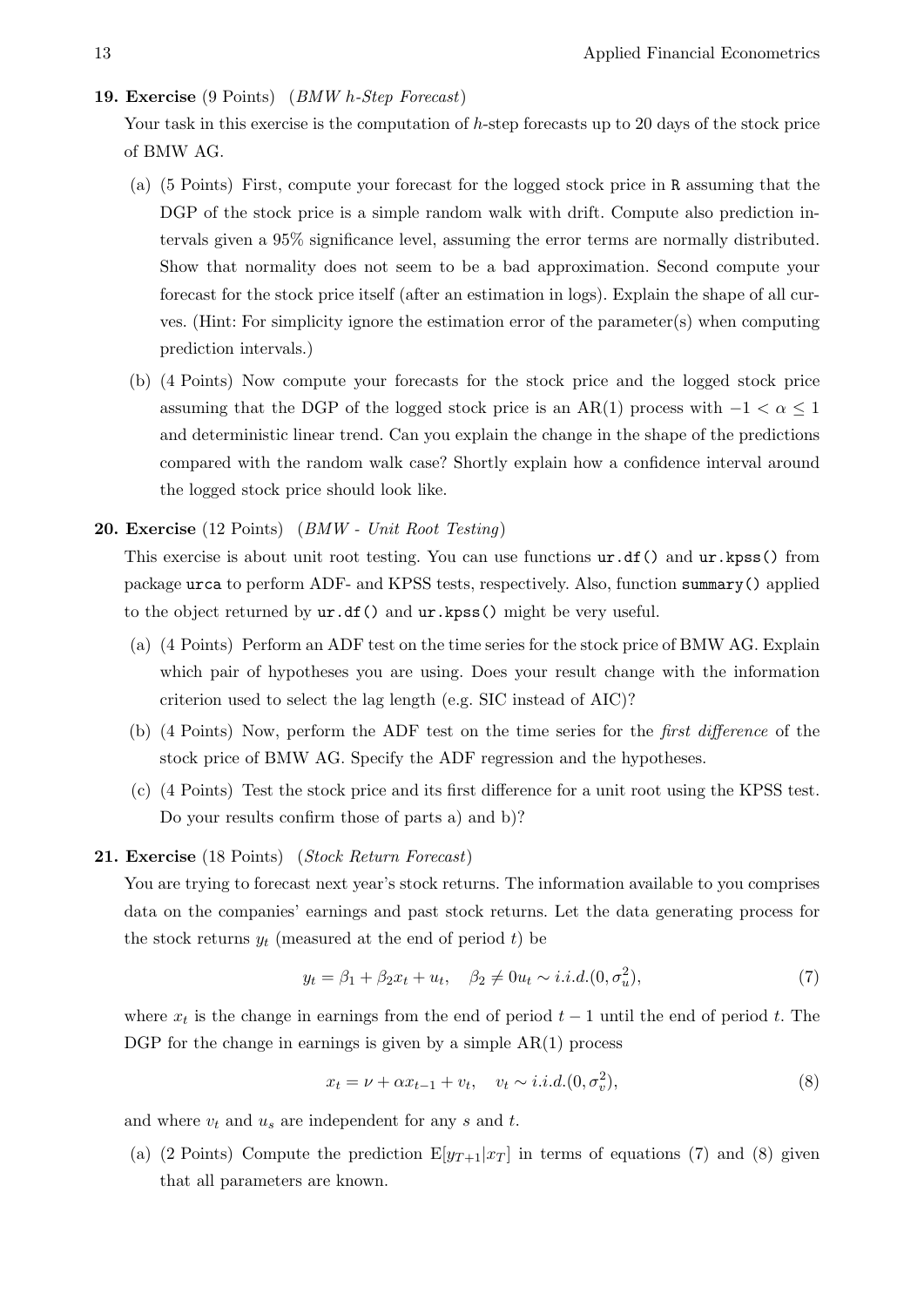- (b) (1 Point) Compute the prediction error of  $E[y_{T+1}|x_T]$  assuming that all parameters are known.
- (c) (3 Points) Compute the mean squared error of prediction for the predictor  $E[y_{T+1}|x_T]$ given that all parameters are known.
- (d) (3 Points) Compute the prediction  $E[y_{T+1}|y_T]$  explicitly in terms of the parameters of equation [\(8\)](#page-12-4) given that all parameters are known.
- (e) (3 Points) Compute the prediction error of  $E[y_{T+1}|y_T]$  assuming that all parameters are known. First, describe which additional assumptions/conditions were necessary to "remove" the conditional expectation  $E[u_T | y_T]$  which is left from the last exercise. For the computations, this term can be skipped.
- (f) (4 Points) Compute the mean squared error of prediction for the predictor  $E[y_{T+1}|y_T]$ given that all parameters are known. If you did your calculations correctly, the latter is larger than the mean squared error of prediction of  $E[y_{T+1}|x_T]$ . Can you explain this using your intuition?
- (g) (2 Points) Under which circumstances would you think that in practice (DGP unknown) the prediction based on a simple autoregressive model of order one exhibits a smaller MSEP than the one including a regression as well?

#### <span id="page-13-0"></span>22. Exercise (9 Points) (ARIMA Representation)

(a) (3 Points) Use the representation  $y_t = \ldots$  and lag polynomials to represent the following processes

$$
y_t = \mu_t + u_t, \quad u_t \sim IID(0, \sigma_u^2), \sigma_u^2 > 0
$$
  

$$
\mu_t = \mu_{t-1} + \beta_t + \epsilon_t \quad \epsilon_t \sim IID(0, \sigma_\epsilon^2), \sigma_\epsilon^2 > 0
$$
  

$$
\beta_t = g + \beta_{t-1} + \delta_t \quad \delta_t \sim IID(0, \sigma_\delta^2), \sigma_\delta^2 > 0, u_t, \epsilon_t, \delta_t \text{ independent}, g \in \mathbb{R}
$$

(b) (3 Points) Define the ARIMA representation of

$$
z_t = b + c \cdot t + d \cdot t^2 + a_t, \quad a_t \sim IID(0, \sigma_a^2), b, c, d \in \mathbb{R}
$$

(c) (3 Points) Explain why  $z_t$  can be considered as a special case of  $y_t$ .

#### <span id="page-13-1"></span>23. Exercise (45 Points) (Lag Length Selection)

This assignment reviews lag length selection by information criteria, unit root tests and forecasting. Only parts d), e),  $\mathbf{i}$  and h) require use of R!

(a) (3 Points) The following R code can be used to simulate a single realization of a specific stochastic process:

```
set.seed(26062011)
```
filter( $rnorm(T, 0, sqrt(5))$ ,  $c(0.6, 0.3)$ , "recursive")

State the data generating process. Be precise about error distribution and initial values.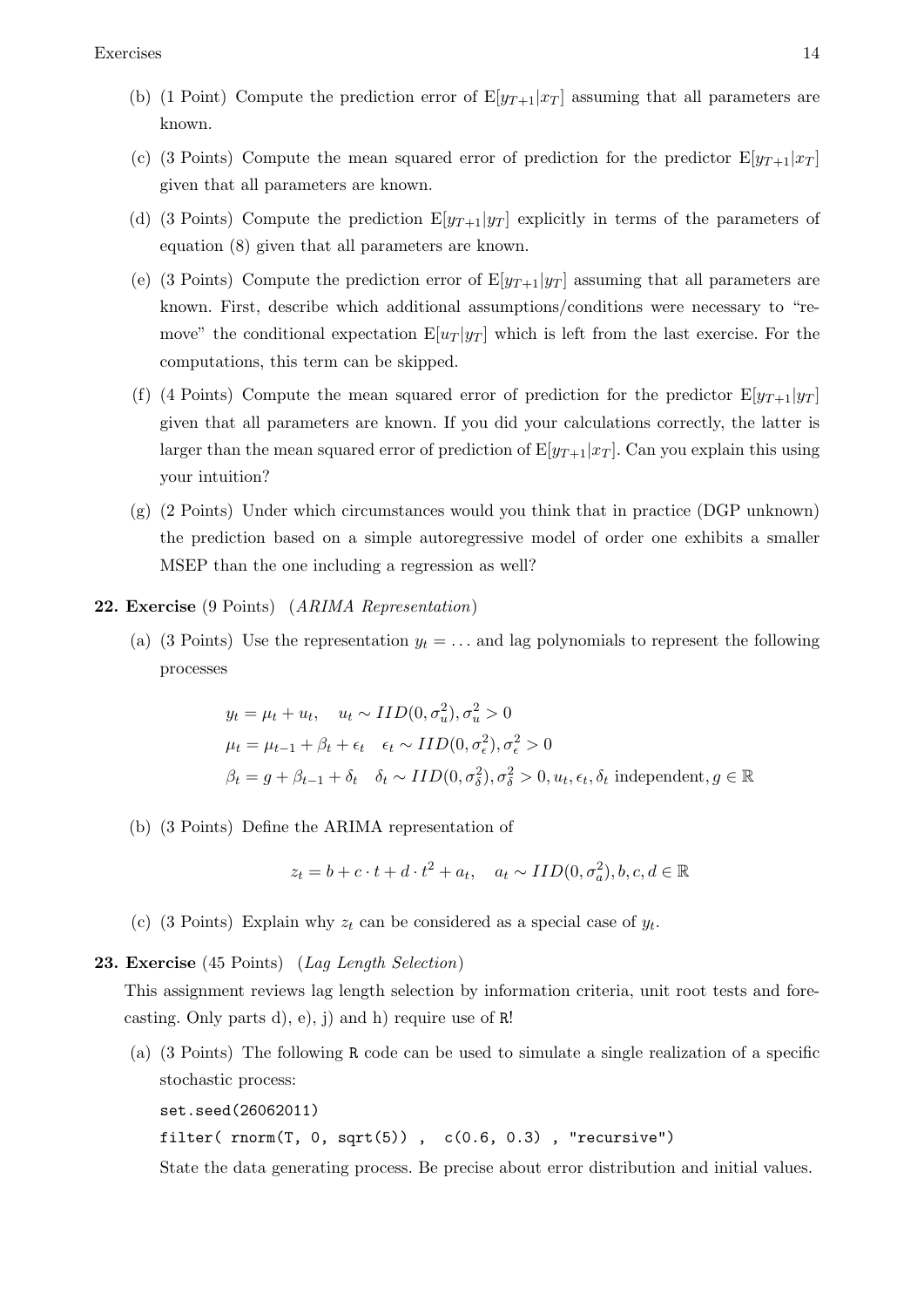- (b) (3 Points) This stochastic process is stable. Show this by calculating the roots of the lag polynomial.
- (c) (5 Points) This process also fulfills the stationarity conditions. Use this fact to calculate the expected value, the variance and the first order autocovariance.
- (d) (5 Points) Simulate 10000 replications of the process with  $T = 50$ . For every replication, estimate the lag length using the Akaike information criterion. How often does this selection lead to overparameterization? How often is the chosen model misspecified? (Hint: Lag length selection by AIC is readily available in  $ar($ )
- (e) (2 Points) Now, repeat part d) for samples of size  $T = 200$ . Do your results change?
- (f) (4 Points) Testing for a unit root can be done using the Augmented Dickey-Fuller-Test or the KPSS-Test. Apply both tests to your first time series. What are the critical values that should be used here (level of significance:  $10\%, 5\%, 1\%$ )?
- $(g)$  (2 Points) Should the test statistic be larger or smaller than the critical value to get a correct decision? Is this different for ADF and KPSS?
- (h) (5 Points) Now, perform the ADF and KPSS test for every realization simulated in part d). Use e.g. functions ur.df() and ur.kpss() in package urca. Consider three different scenarios for the ADF test:
	- A lag length: 0
	- B correct lag length
	- C lag length: 10

For the KPSS test use the implemented procedure for estimating the lag length. How often do we get a test statistic that leads to a correct decision?

- (i) (2 Points) When our decision is wrong, is this a type-I or type-II error?
- (j) (2 Points) Again, use the dataset generated in d) to perform an ADF test on all realizations. But now, use the correct lag length but allow for a deterministic trend under the alternative. Compare your results with those from part h).
- (k) (4 Points) Assume the DGP from part a) is known to us. Rewrite the AR process as an infinite Moving Average process. Calculate (at least) the first five MA parameters.
- (l) (3 Points) Let the last observed data for a given realization be

$$
t \qquad T \quad T-1 \quad T-2 \quad T-3 \quad T-4
$$

 $y_t$  10.3 6.7 5.8 7.4 8.3

Combine this data and your information about the DGP to perform forecasts for  $T + 1$ up to  $T + 5$ .

(m) (5 Points) For this forecast horizon, calculate the prediction interval for a confidence level of 90%.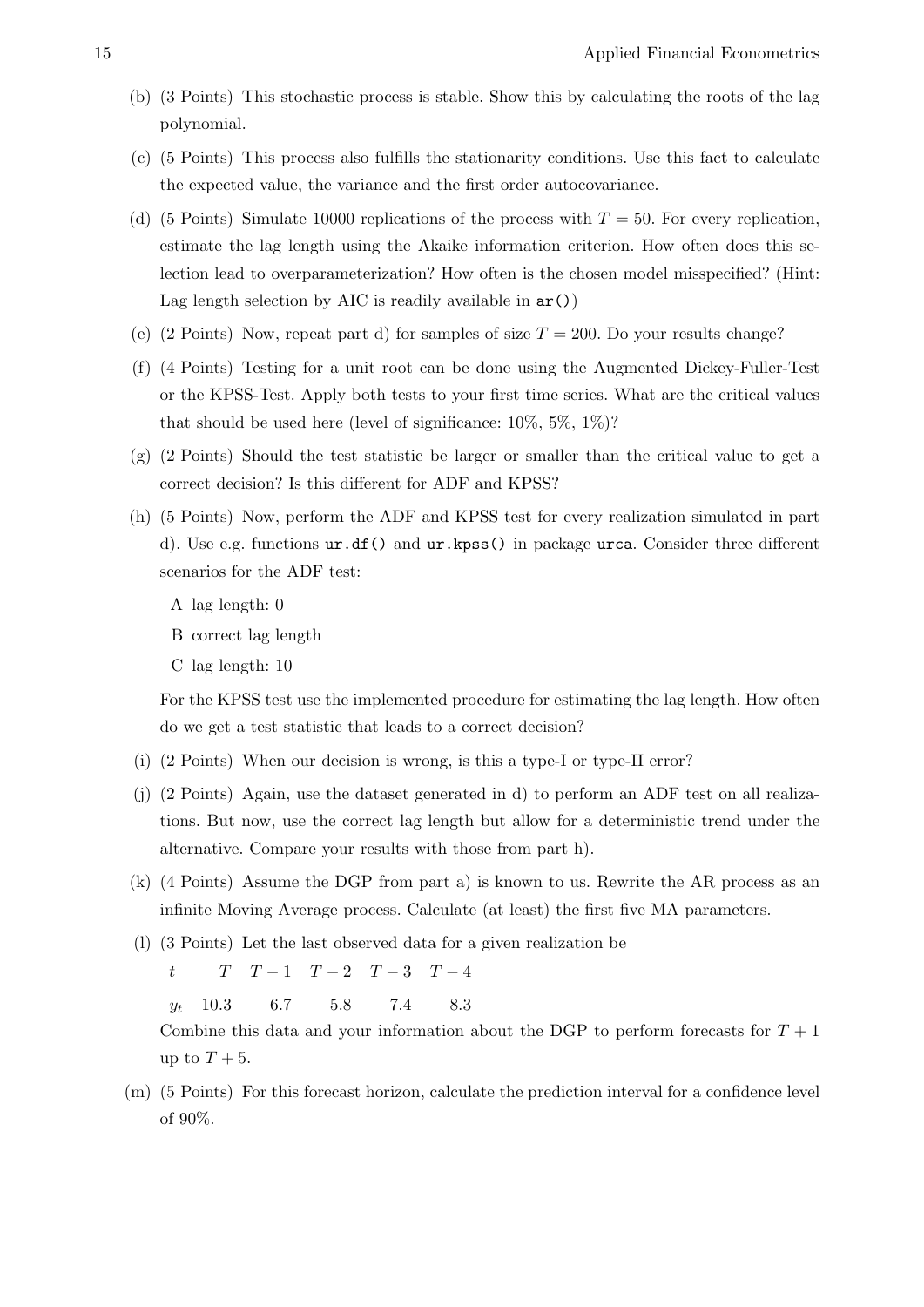#### <span id="page-15-0"></span>24. Exercise (12 Points) (ADF Simulation)

Consider the influence of the size of  $\alpha_1$  on the Dickey-Fuller test decision for an AR(1)-process  $y_t = \alpha_1 y_{t-1} + u_t$ . Use the packages f<code>UnitRoots</code> and akima, a seed set.seed(101) and the function padf() to get the corresponding p-values of a Dickey-Fuller distribution.

(a) (5 Points) Simulate 10000 replications of a random walk

 $y_t = \alpha_1 y_{t-1} + u_t$ ,  $u_t \sim NID(0, 1), y_0 = 0, \alpha_1 = 1$ 

with sample size 50. Use a boxplot for your p-values and explain your findings. Hint:

boxplot(p\_values, main="p-values for ADF test (DGP: random walk)", ylab="p value", ylim=c(0,1)) abline(h=alpha, col="red") legend("topleft", col="red", lwd=1, legend=paste0("sign. level ", alpha), bg="white")

- (b) (2 Points) Take a look at p values by plotting the histogram. Are the p-values uniformly distributed? Explain your conclusion.
- (c) (5 Points) Simulate 10000 replications of a stationary AR(1)

$$
y_t = \alpha_1 y_{t-1} + u_t, \quad u_t \sim NID(0, 1),
$$

with values  $\alpha_1 = 0.09, 0.19, \ldots, 0.99$  and sample size 50. Use again a boxplot for your p-values and explain your findings.

#### <span id="page-15-1"></span>**25. Exercise** (18 Points) (*Exchange Rate Analysis*)

The file EUR\_USD\_daily.txt contains daily observations of the Euro - US Dollar exchange rate beginning in January 1, 1999.

Source: Deutsche Bundesbank: page of daily exchange rates.

- (a) (1 Point) Read the file into R and plot the series.
- (b) (3 Points) Compute daily log returns and their minimum, maximum, mean and variance. Also draw a time series plot and a histogram.
- (c) (2 Points) Check for unit roots in the series of log exchange rate (not log returns) using an ADF-test. Try both reasonable sets of hypotheses.
- (d) (2 Points) Check your results with the KPSS test.
- (e) (3 Points) Plot the standardized residuals of the selected autoregression in log exchange rate and comment on possible violations of the assumptions.
- (f) (5 Points) Check for remaining autocorrelation in the residuals by conducting a Portmanteau test and the Serial Correlation LM test. (Hint: Autocorrelations can be accessed via acf(). Look at the help page for details.)
- $(g)$  (2 Points) Are the residuals normally distributed (Hint: Use e.g. function jarque.bera.test() from package tseries)?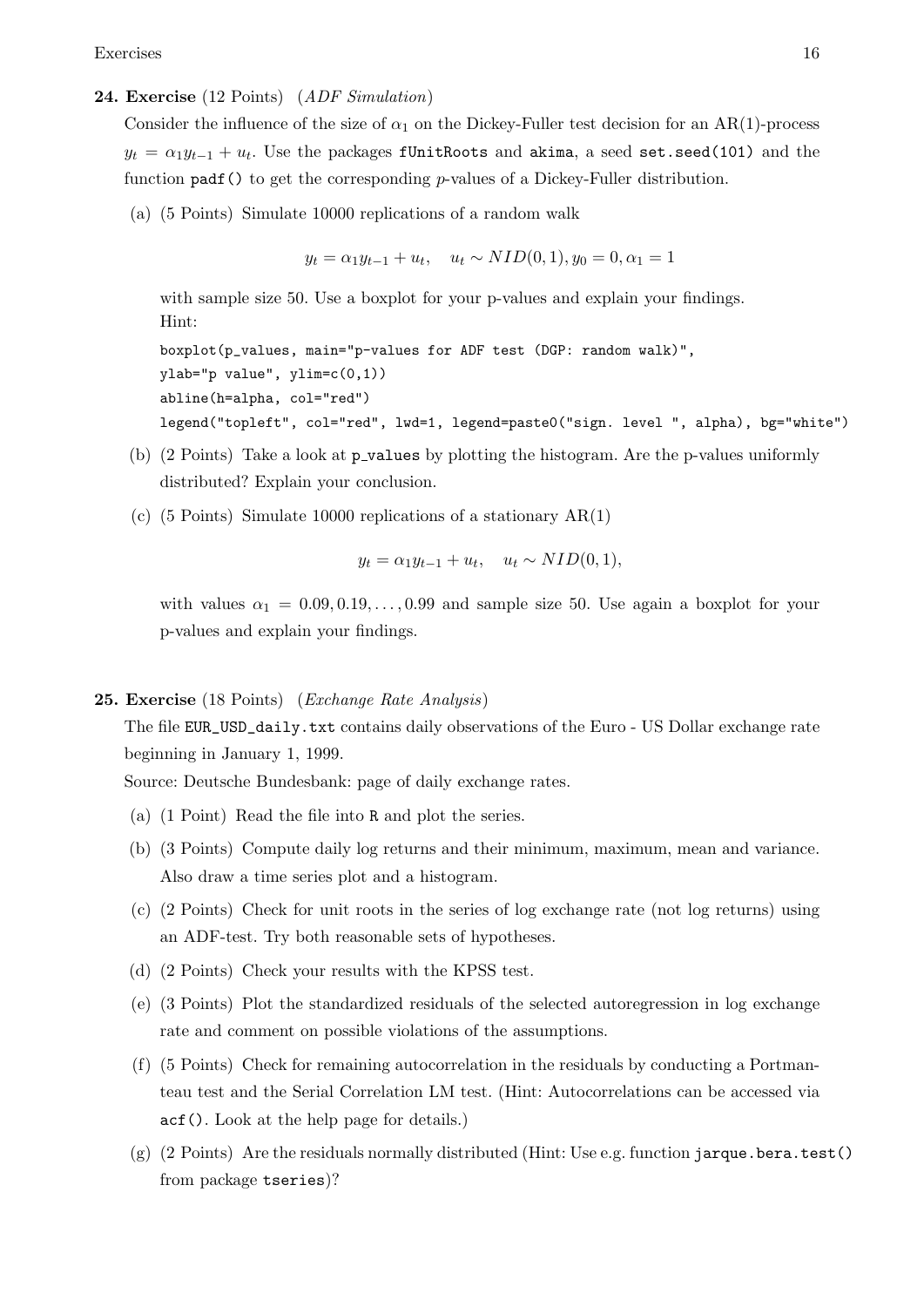#### <span id="page-16-0"></span>26. Exercise (17 Points) (Zloty Exchange Rates)

Imagine it is Friday, 08 June 2012, you are flying to Warsaw tomorrow to watch the kick-off of the UEFA EURO 2012. Such a trip should be planned carefully. One very important part in your preparation should be learning what your money is worth in Poland. You decide to have a closer look at the exchange rate Euro - Polish Złoty. Download a daily data series until 01 June 2012 from the web, e.g. the homepage of the ECB.

- (a) (1 Point) Plot the series.
- (b) (3 Points) Compute daily log returns and their minimum, maximum, mean and variance. Also draw a time series plot and a histogram.
- (c) (2 Points) Check for unit roots in the series of log exchange rate (not log returns) using an ADF-test. Try both reasonable sets of hypotheses.
- (d) (2 Points) Check your results with the KPSS test.
- (e) (3 Points) Plot the standardized residuals of an autoregression model for the log exchange rate and comment on possible violations of underlying assumptions.
- (f) (5 Points) Check for remaining autocorrelation in the residuals by conducting a Portmanteau test and the Serial Correlation LM test.
- (g) (1 Point) Are the residuals normally distributed?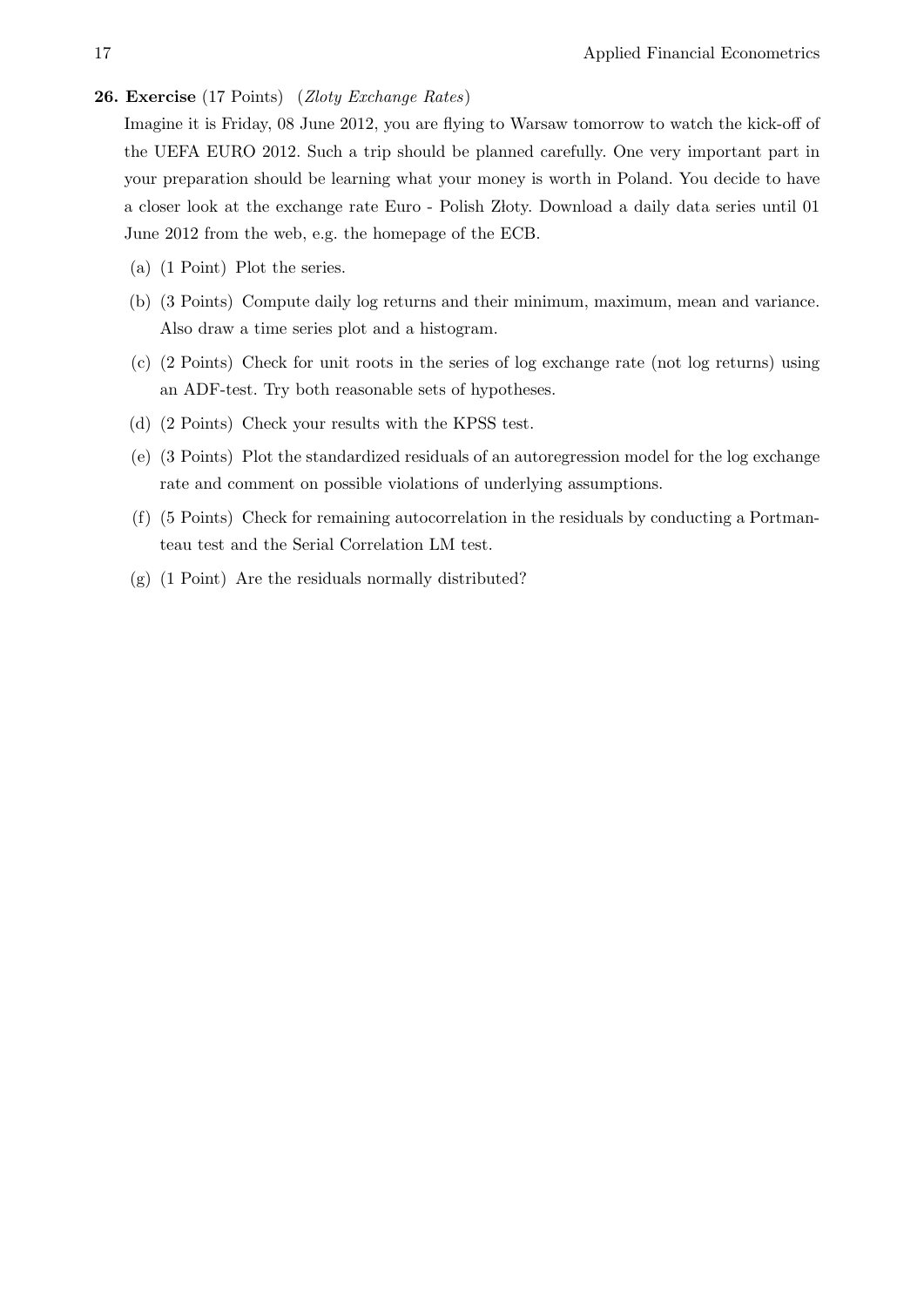# <span id="page-17-0"></span>27. Exercise (29 Points) (Consumer Price Analysis)

In this exercise we want to analyse the development of consumer prices in Germany. We use a data series with monthly data for the consumer price index, cpi. The time series plot is shown in the following figure:



(a) The following output shows results for the ADF test on cpi, where lag length has been chosen by AIC and maximum lag length  $p_{max}$  was set to 12.

```
###############################################
# Augmented Dickey-Fuller Test Unit Root Test #
###############################################
Test regression trend
Call:
lm(formula = z.diff ~ z.lag.1 + 1 + tt + z.diff.lag)Residuals:
    Min 1Q Median 3Q Max
-0.87526 -0.17517 0.00171 0.17748 0.78224
```

```
Coefficients:
```

|              |             | Estimate Std. Error t value Pr(> t ) |          |            |                          |
|--------------|-------------|--------------------------------------|----------|------------|--------------------------|
| (Intercept)  | 3.277417    | 1.764666                             | 1.857    | 0.0649     | $\ddot{\phantom{a}}$     |
| z.lag.1      | $-0.038161$ | 0.020938                             | $-1.823$ | 0.0700     | $\overline{\phantom{a}}$ |
| tt           | 0.005377    | 0.002652                             | 2.027    | $0.0441$ * |                          |
| z.diff.lag1  | $-0.165139$ | 0.064332                             | $-2.567$ | $0.0111 *$ |                          |
| z.diff.lag2  | 0.025816    | 0.065549                             | 0.394    | 0.6942     |                          |
| z.diff.lag3  | $-0.016678$ | 0.065795                             | $-0.253$ | 0.8002     |                          |
| z.diff.lag4  | $-0.040819$ | 0.065835                             | $-0.620$ | 0.5360     |                          |
| z.diff.lag5  | $-0.036121$ | 0.065771                             | $-0.549$ | 0.5836     |                          |
| z.diff.lag6  | $-0.055858$ | 0.065736                             | $-0.850$ | 0.3966     |                          |
| z.diff.lag7  | 0.058860    | 0.065673                             | 0.896    | 0.3713     |                          |
| z.diff.lag8  | 0.012590    | 0.065589                             | 0.192    | 0.8480     |                          |
| z.diff.lag9  | -0.033371   | 0.065302                             | $-0.511$ | 0.6100     |                          |
| z.diff.lag10 | $-0.023401$ | 0.065177                             | $-0.359$ | 0.7200     |                          |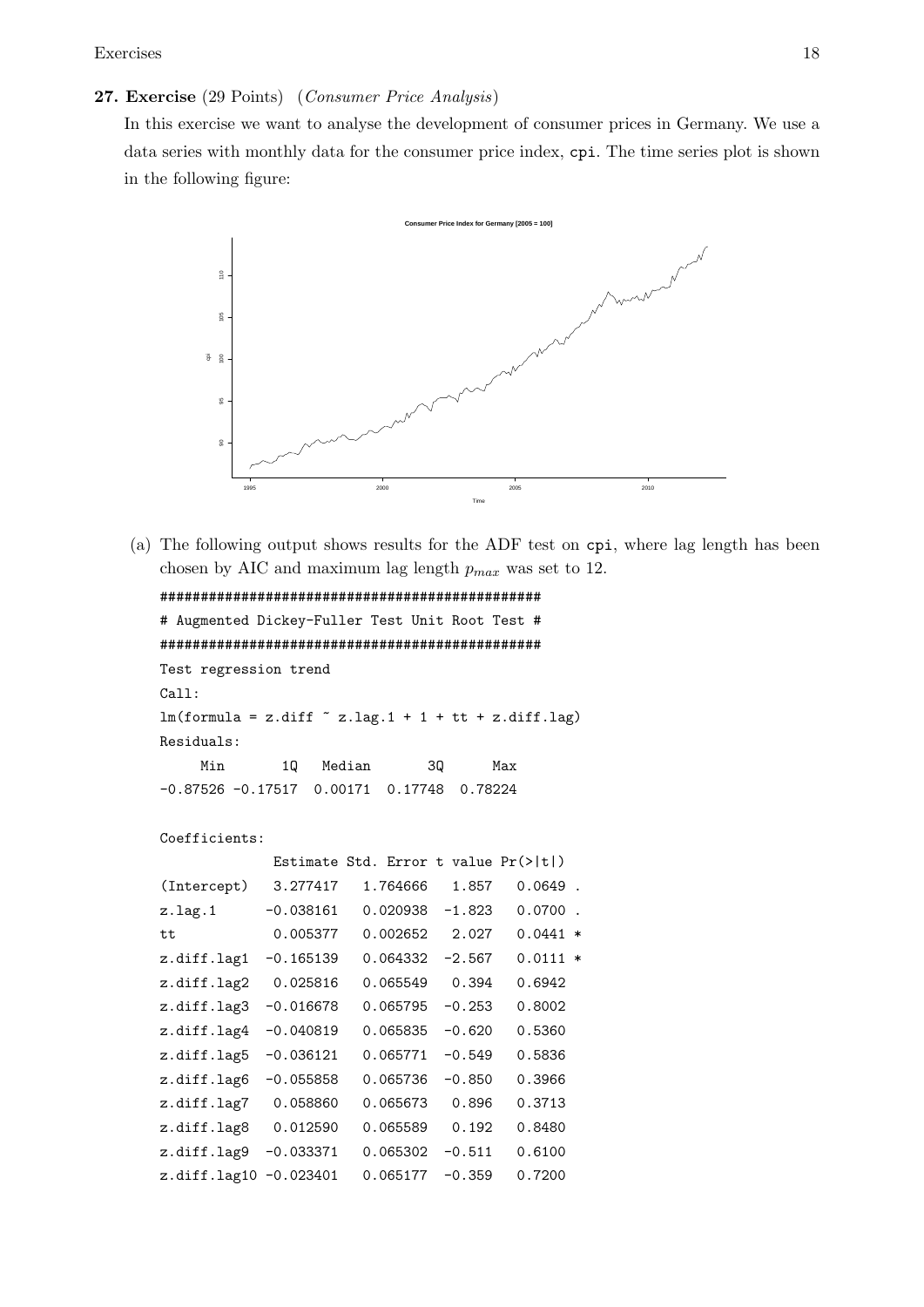```
z.diff.lag11 -0.048475 0.065216 -0.743 0.4583
z.diff.lag12 0.568803 0.064012 8.886 6.46e-16 ***
Signif. codes: 0 '***' 0.001 '**' 0.01 '*' 0.05 '.' 0.1 ' ' 1
Residual standard error: 0.2834 on 180 degrees of freedom
Multiple R-squared: 0.456,Adjusted R-squared: 0.4137
F-statistic: 10.78 on 14 and 180 DF, p-value: < 2.2e-16
Value of test-statistic is: -1.8226 3.8014 2.7716
Critical values for test statistics:
      1pct 5pct 10pct
tau3 -3.99 -3.43 -3.13
phi2 6.22 4.75 4.07
phi3 8.43 6.49 5.47
```
- i. (2 Points) Write down the regression equation used in the testing procedure.
- ii. (3 Points) What are the null and alternative hypothesis and what is your test decision? Explain the test decisions depending on the assumptions of an underlying t-distribution (cf. regression output) and Dickey-Fuller distribution.
- iii. (3 Points) Judge whether deterministic terms, lag selection criteria and maximum lag length are reasonably chosen.
- (b) (1 Point) The KPSS test is used to check the result from the ADF test. The output is: #######################

```
# KPSS Unit Root Test #
#######################
Test is of type: tau with 14 lags.
Value of test-statistic is: 0.3227
Critical value for a significance level of:
                10pct 5pct 2.5pct 1pct
critical values 0.119 0.146 0.176 0.216
```
Does this test confirm the result from the ADF test?

(c) (2 Points) The monthly inflation rate, infl, is calculated as the first difference in log cpi. The time series plot is shown below:

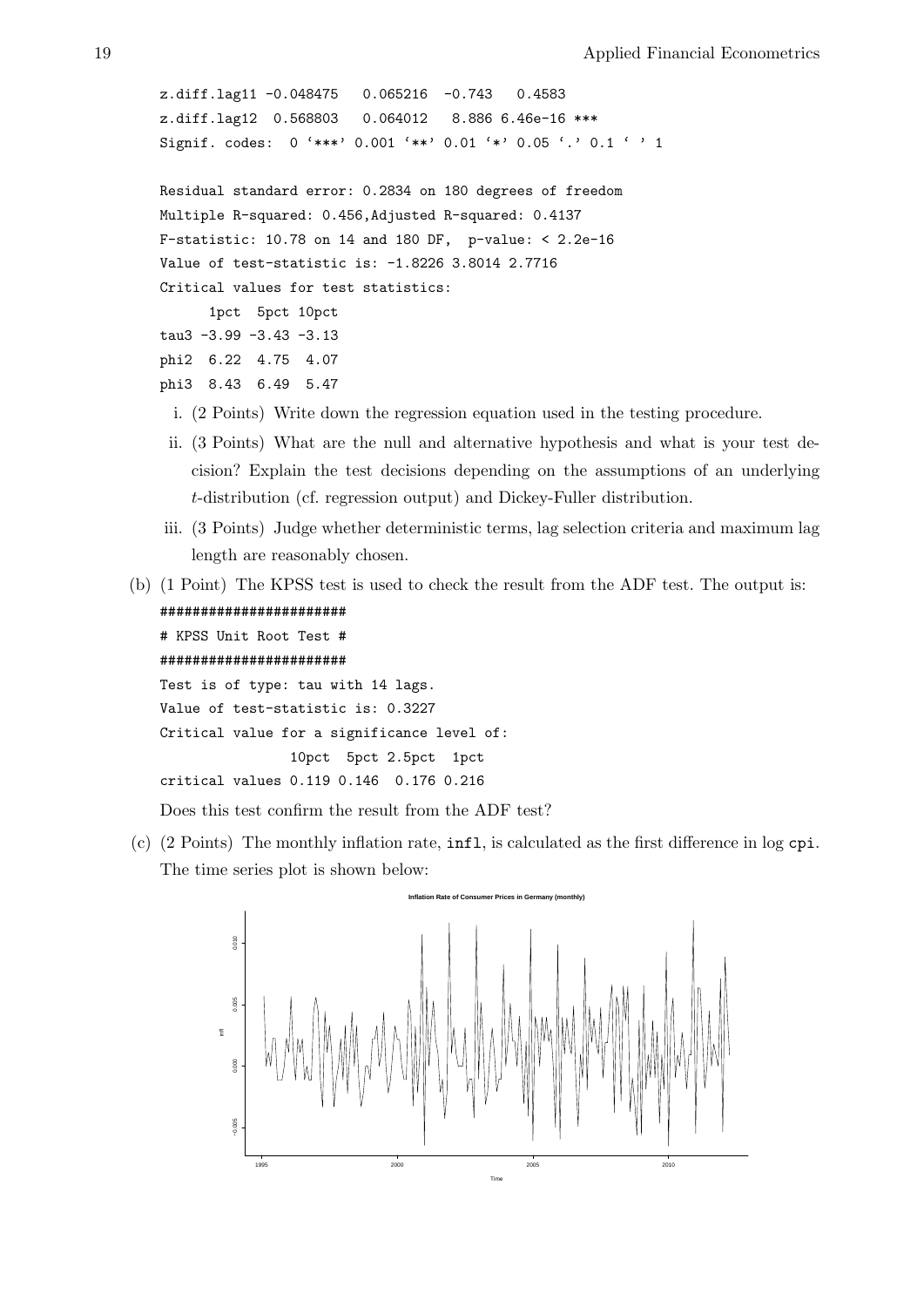What would be the reasonable pair of hypotheses to use in an ADF test on  $\inf 1$ ? How many lags should (at least) be included in the test regression?

(d) (5 Points) Fitting an AR model for infl leads to following output: Call:

```
ar.ols(x = infl, demean = FALSE, intercept = TRUE)Coefficients:
    1 2 3 4 5 6 7 8 9
-0.1857 0.0021 -0.0406 -0.0708 -0.0355 -0.0538 0.0449 0.0001 -0.0432
   10 11 12
-0.0169 -0.0371 0.5633
Intercept: 0.001157 (0.0004321)
Order selected 12 sigma^2 estimated as 7.557e-06
```
The conventional standard error is roughly the same for all parameter estimators (except the one for the constant term). It is about 0.062. Use this to judge which lags have significant explaining power. What might the explanation for their significance?

(e) (3 Points) Using a smaller model for infl yields the following output:

```
Time series regression with "ts" data:
Start = 1996(2), End = 2012(4)Call:
dynlm(formula = infl " 1 + L(int1, c(1, 12)))Coefficients:
       (Intercept) L(infl, c(1, 12))1 L(infl, c(1, 12))12
         0.0008118 -0.1889144 0.5928478
```
Calculate the roots of the estimated lag polynomial and find out whether they lie inside or outside the unit circle (You will have to use a computer for this!).

- (f) (3 Points) Using the small model from the previous part, calculate the expected value of the (assuming) stationary time series and use this to calculate the yearly inflation rate.
- (g) (4 Points) Check the residuals from the smaller model for autocorrelation of order 1 to 12. Use the estimated serial correlation coefficients in the following table:

| $\boldsymbol{k}$   | $\mathbf{1}$ | $\overline{2}$ | 3         | $\overline{4}$                                | 5         | 6         | $\overline{7}$ | 8                                                                       | 9      | 10        | 11     | 12        | 13        | 14        | 15     |
|--------------------|--------------|----------------|-----------|-----------------------------------------------|-----------|-----------|----------------|-------------------------------------------------------------------------|--------|-----------|--------|-----------|-----------|-----------|--------|
| $\widehat{\rho}_k$ | 0.0083       | 0.0766         | $-0.0523$ | $-0.0220$                                     | $-0.0374$ | $-0.0216$ | 0.0706         | 0.0274                                                                  | 0.0452 | $-0.0163$ | 0.0709 | $-0.1441$ | $-0.0480$ | $-0.1106$ | 0.0006 |
|                    |              |                |           |                                               |           |           |                | (h) (3 Points) First four moments of <i>standardized</i> residuals are: |        |           |        |           |           |           |        |
|                    |              |                |           |                                               |           |           | order          | moment                                                                  |        |           |        |           |           |           |        |
|                    |              |                |           |                                               |           |           | 1              | 0.0000                                                                  |        |           |        |           |           |           |        |
|                    |              |                |           |                                               |           |           | $\overline{2}$ | 0.9949                                                                  |        |           |        |           |           |           |        |
|                    |              |                |           |                                               |           |           | 3              | $-0.1178$                                                               |        |           |        |           |           |           |        |
|                    |              |                |           |                                               |           |           | 4              | 3.4228                                                                  |        |           |        |           |           |           |        |
|                    |              |                |           | $\Lambda$ no noviduals nonpeally distributed? |           |           |                |                                                                         |        |           |        |           |           |           |        |

Are residuals normally distributed?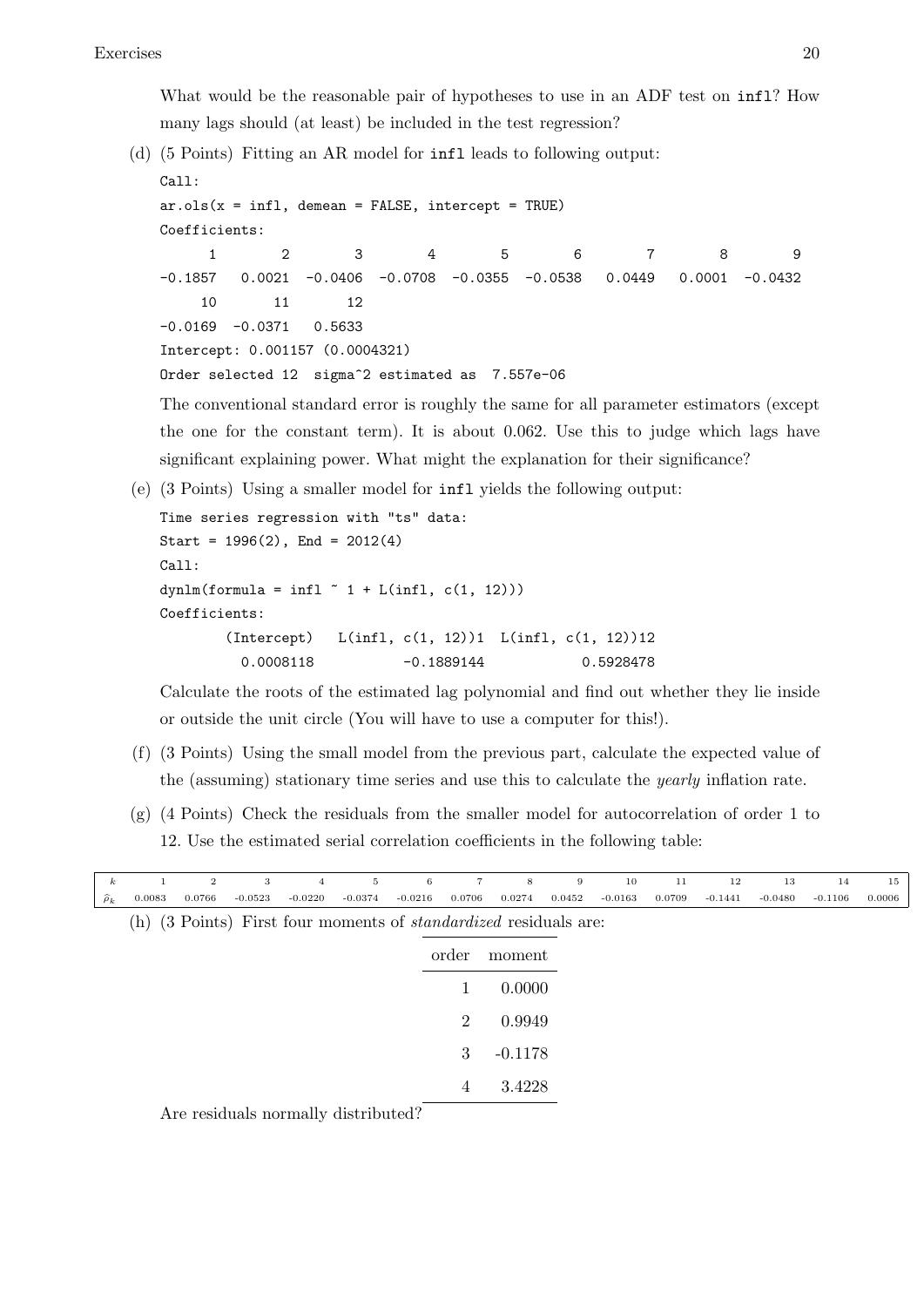# 4 Maximum Likelihood, ARCH and GARCH

#### <span id="page-20-0"></span>28. Exercise (13 Points) (Maximum Likelihood (Bernoulli))

After picking a bucket full of cherries, you realize that out of 500 cherries 375 are inhabited by worms.

- (a) (4 Points) Calculate the probability  $\hat{p}$  for finding a worm in a cherry that maximizes the probability of your cherry-sample. Try both the regular likelihood version and the loglikelihood.
- (b) (2 Points) What is the difference between the probability and the likelihood function?
- (c) (2 Points) Calculate the Fisher information matrix.
- (d) (5 Points) This part is about implementing the (numerical) ML estimation using a quasi-Newton algorithm of the problem above. The code

| set.seed(4) |                                    | # starting point for reproduction |
|-------------|------------------------------------|-----------------------------------|
| n           | $<-500$                            | # number of observations          |
| prob        | $\leq -0.75$                       | # true parameter                  |
| data        | $\leftarrow$ rbinom $(n, 1, prob)$ |                                   |

generates a sample of size 500 with 375 worms inhabited cherries ("ones") and 125 others  $($ "zeros"). Define in R the binomial log likelihood bin 11 with two input variables the parameter  $p$  as p and the corresponding data set data and output value the log likelihood value. Then use optim to optimize the function numerically. Plot the function on  $(0, 1)$ and check if your optimized value is really the maximum value. Use then the optional hessian parameter in the optim function to get the standard errors of your estimator.

## <span id="page-20-1"></span>29. Exercise (9 Points) (Maximum Likelihood (Normal))

- (a) (2 Points) Let Z be a normally distributed random variable with mean  $\mu_z$  and variance  $\sigma_z^2$ . Write down the probability density function of this variable.
- (b) (2 Points) Let  $\boldsymbol{Z}$  be the set of  $T$  variables which are independent and have the same distribution as  $Z$ . Give the joint distribution of  $Z$  (in terms of univariate marginal distributions and in the multivariate case).
- (c) (2 Points) Let Y be a *conditionally* normally distributed random variable with  $E(Y|X =$  $x, \alpha$  =  $\alpha x$  and Var(Y|X = x) = Var(Y) =  $\sigma_y^2$ . Write down the (univariate, conditional) probability density function of this variable.
- (d) (3 Points) Let Y be the set of T variables which have the same marginal distribution as Y. A specific random variable in this set is called  $Y_t$  and depends on  $Y_{t-1}$  and not on  $Y_{t-2}$ . Give the joint distribution of  $Y$ .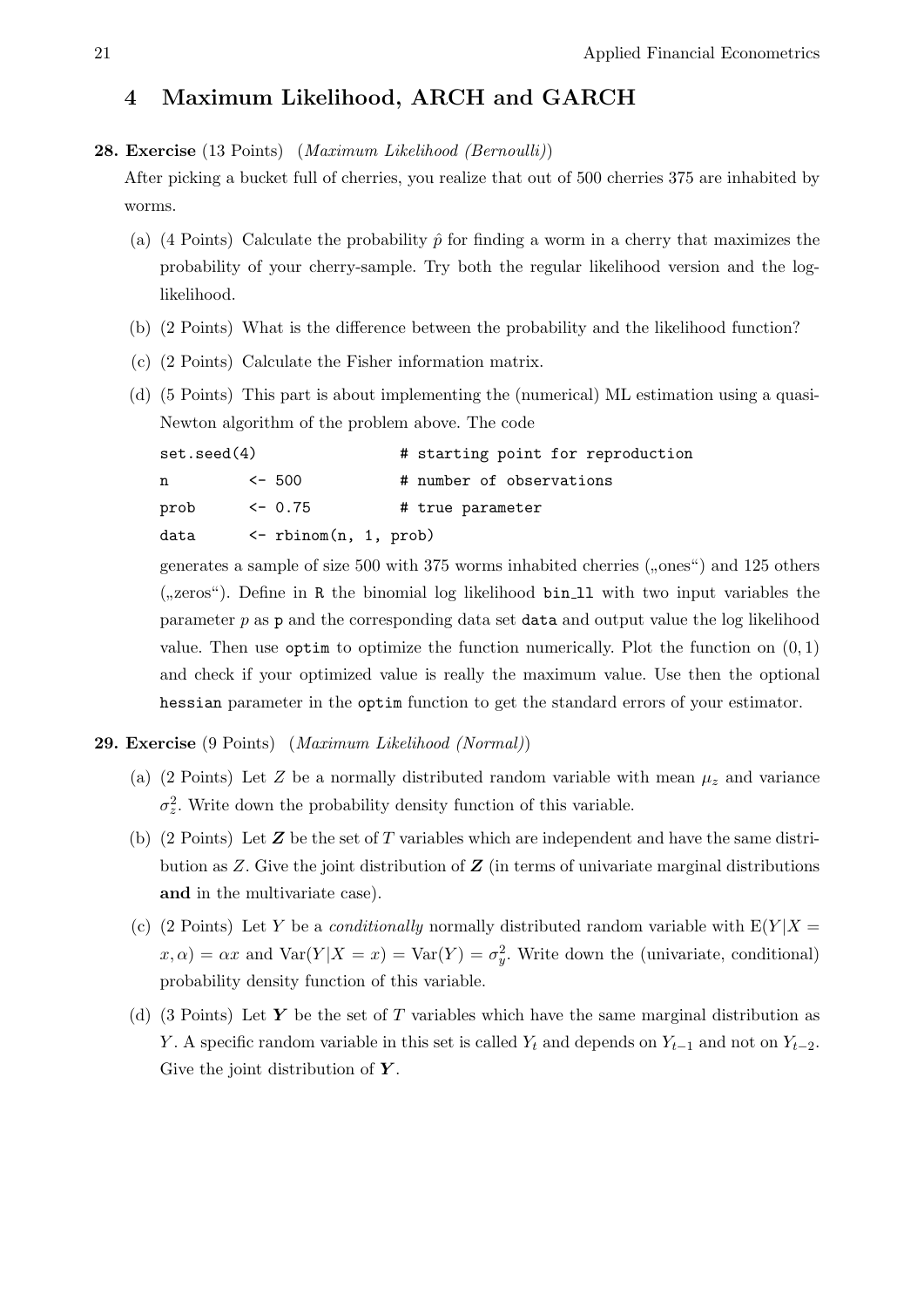#### <span id="page-21-0"></span>30. Exercise (8 Points) (Maximum Likelihood (GARCH))

Write down the likelihood function of  $y_t$  conditional on  $y_{t-1}, y_{t-2}, \ldots$  and  $\frac{u_t}{\sigma_t} = \xi_t \sim IN(0, 1)$ for a model with

- (a)  $(2 \text{ Points})$  AR $(1)$  mean equation and ARCH $(1)$  variance equation and
- (b) (3 Points) mean equation  $y_t = \alpha_0 + \alpha_1 y_{t-1} + \delta \sigma_{t-1} + u_t$  and GARCH(1,1) variance equation.
- (c) (3 Points)  $AR(2)$  mean equation and TGARCH $(1,1)$  variance equation and

# <span id="page-21-1"></span>31. Exercise (15 Points) (Log-Likelihood with Normal Distribution)

Let Z be a random variable following the distribution  $N(\mu, \sigma^2)$ . A realization of this random variable is denoted by z.

- (a) (2 Points) State the density  $f(z|\theta_0)$ . What are the elements in  $\theta_0$ ?
- (b) (1 Point) Consider the case, where  $\mu = 2$  and  $\sigma^2 = 3$ . Sketch the graph of the density function.
- (c) (2 Points) Consider three different realizations of Z, namely  $z_1 = 1, z_2 = 2, z_3 = 3$ . For each  $z_j$  calculate the density  $f(z_j | \theta_0)$
- (d)  $(2 \text{ Points})$  For which z is the density maximized?
- (e) (3 Points) Consider a random sample of T realizations of  $Z$ . State the joint density, the likelihood and log-likelihood for the sample.
- (f) (5 Points) Maximize the log-likelihood with respect to the parameters in  $\theta$ .
- <span id="page-21-2"></span>32. Exercise (11 Points) (Log-Likelihood with DGP)

Let the DGP be given by

$$
p_t = \alpha_0 + \alpha_1 p_{t-1} + u_t,\tag{12}
$$

where  $u_t$  is Gaussian White Noise with variance  $\sigma^2$ . Assume that  $|\alpha_1|$  < 1. The process started in the infinite past with  $p_{-\infty} = 0$ .

- (a) (2 Points)  $p_t$  denotes a random variable. What is its unconditional distribution? What is its distribution conditional on past values  $p_{t-1}, p_{t-2}, \ldots$ ?
- (b) (2 Points) State the conditional density/likelihood function  $f(p_t|p_{t-1}, p_{t-2}, \ldots; \alpha_0, \alpha_1, \sigma^2)$ and the log-likelihood.
- (c) (2 Points) For a sample  $(p_1, p_2, \ldots, p_T)$  show that the joint unconditional density

$$
f(p_1, p_2, \ldots, p_T | \alpha_0, \alpha_1, \sigma^2)
$$

can be decomposed into the product of conditional density functions. Give the conditional log-likelihood function of this sample.

(d) (5 Points) Find the Maximum Likelihood estimators for parameters  $\alpha_0, \alpha_1$  and  $\sigma^2$ . For this purpose, calculate the first derivatives of the conditional log-likelihood with respect to  $\alpha_0, \alpha_1$  and  $\sigma^2$  and find their roots (i.e. impose first order condition that first derivatives need to be zero). Then solve for the parameters such that they only depend on observable values.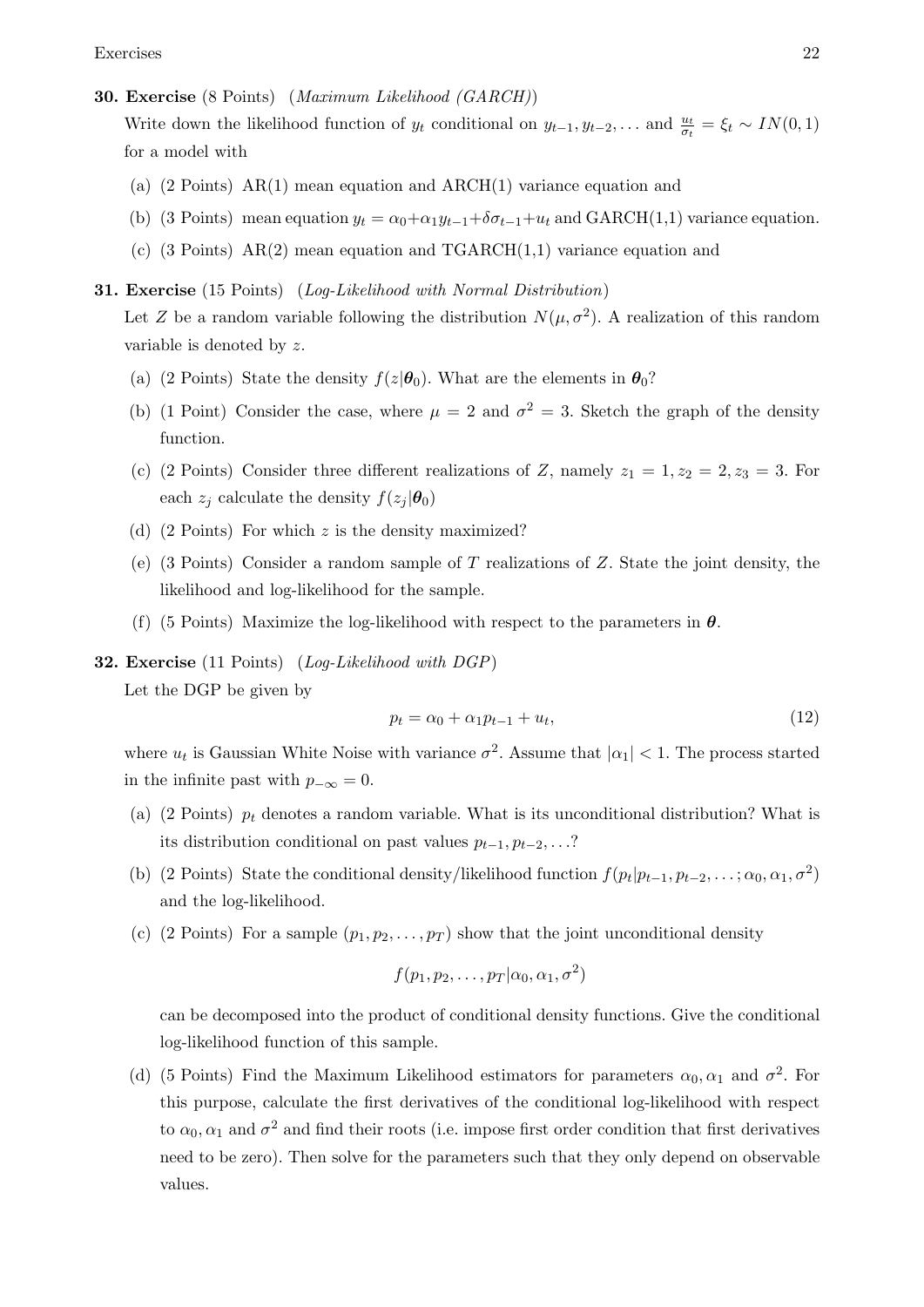## <span id="page-22-0"></span>33. Exercise (8 Points) (Joint Log-Likelihood)

Let  $(y_1, y_2, \ldots, y_T)$  be a random sample from distribution  $N(\mu, 1)$ . The log-likelihood for random variable  $y_t$  is then

$$
l_t = -\frac{1}{2}\log 2\pi - \frac{1}{2}(y_t - \mu)^2
$$

- (a) (3 Points) Find the joint log-likelihood function and its first and second derivative with respect to  $\mu$ . How does the log-likelihood function look like?
- (b) (5 Points) Instead of directly estimating  $\mu$  using the first order conditions, we use the BHHH algorithm. For a sample  $y = (6, 5, 4, 5.2, 4.8)$  start with  $\mu_0 = 1$  and iterate on the update function until your estimate converges (use e.g. a step length of 0.5). How many iteration steps do you need until convergence?

## <span id="page-22-1"></span>**34. Exercise** (4 Points) (*Conditional Heteroskedasticity*)

(a) (4 Points) Give an overview of the different conditional heteroskedasticity models and suggest which one to choose in certain situations.

## <span id="page-22-2"></span>**35. Exercise** (13 Points)  $(ARCH(1))$

Consider the following DGP:

$$
r_t = \mu + u_t
$$

$$
u_t = \sigma_t \epsilon_t
$$

$$
\sigma_t^2 = \gamma_0 + \gamma_1 u_{t-1}^2
$$

where  $\epsilon_t \sim N(0, 1)$   $\forall t$  and independent of  $\sigma_s \ \forall s, |\gamma_1| < 1$  and  $E[\sigma_t] < \infty$ .

- (a) (3 Points) Calculate the unconditional moments  $\mu = \mathbf{E}(r_t)$  and  $\text{Var}(r_t)$ , assuming that the processes have run since ever.
- (b) (1 Point) Is  $u_t$  normally distributed? Is  $\sigma_t^2$  normally distributed?
- (c) (3 Points) Let  $\mu = 0.05$ ,  $\gamma_0 = 0.00125$  and  $\gamma_1 = 0.5$ . You observe  $r_T = 0.06$ . Calculate the conditional mean and variance of  $r_{T+1}$ .
- (d) (3 Points) Simulate a realization of this process with at least 100 observations. Have a look at the autocorrelation function for  $r_t$  and  $r_t^2$ .
- (e) (3 Points) Use your simulated series as a sample and estimate the parameters of the model.

<span id="page-22-3"></span>**36. Exercise** (10 Points) (Representations of  $GARCH(1,1)$ ) Consider a GARCH(1,1) process where  $\xi_t \sim N(0, 1)$   $\forall t$  and  $\sigma_t$  are independent of each other.

- (a) (5 Points) Derive the mean, (unconditional) variance, and the conditional fourth moment of the process, assuming it is stationary. Write down all major steps in your calculations. **Hint:** Assume that  $E(\sigma_t)$  is finite.
- (b) (2 Points) Rewrite the GARCH(1,1) into an ARCH( $\infty$ ) process.
- (c) (3 Points) Derive the ARMA representation of  $u_t^2$ . Therefore introduce  $e_t = u_t^2 \sigma_t^2$ . What is the role of the GARCH and ARCH parameters, respectively?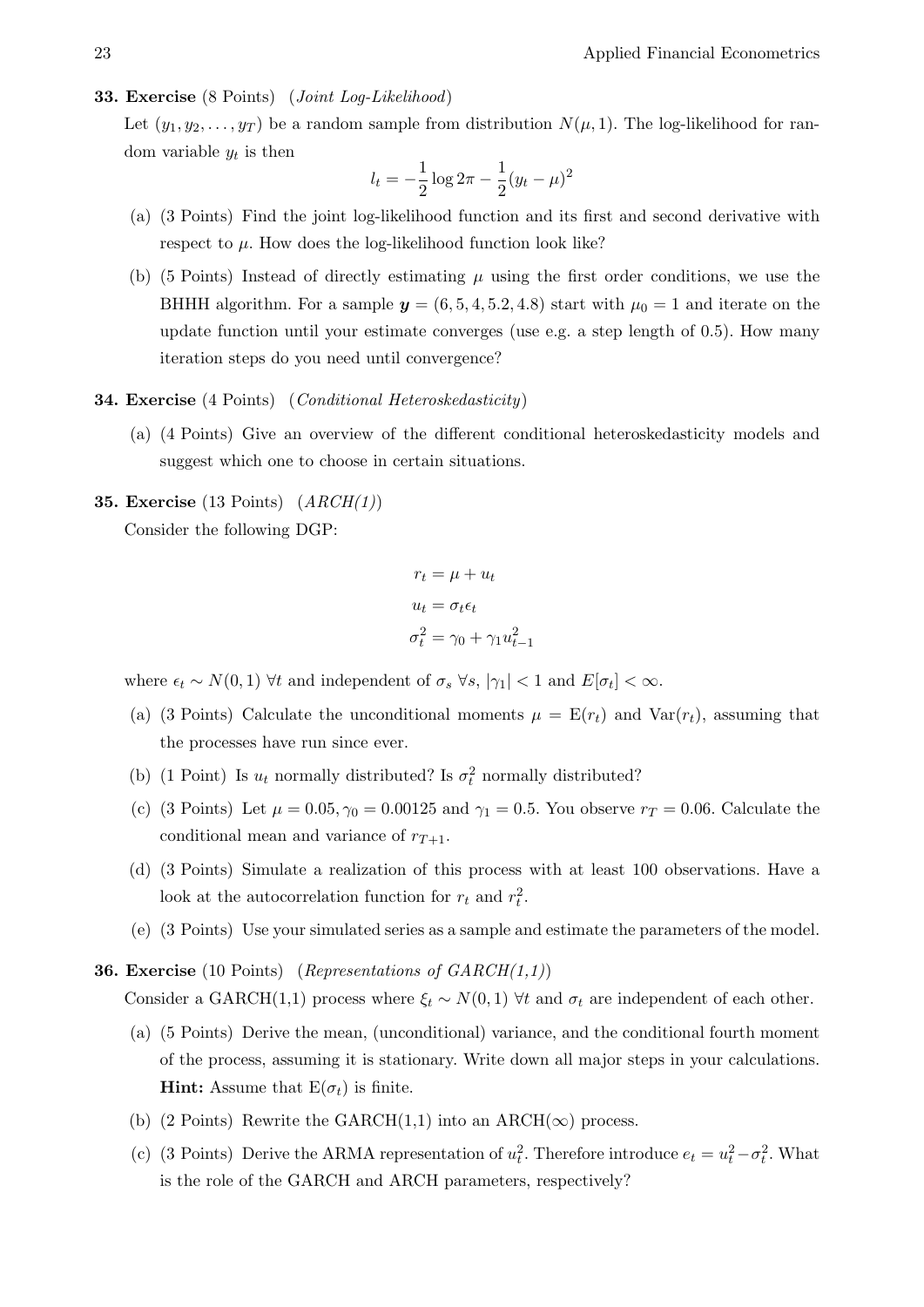# <span id="page-23-0"></span>37. Exercise (36 Points)  $(AR \text{ and } GARCH)$

Download daily stock prices of ThyssenKrupp AG, e.g. using

```
library(tseries)
```

```
dataset <- get.hist.quote(instrument = "TKA.DE", start = "2003-01-01", end = "2012-06-29")
```
- (a) (2 Points) Create a log return series. Specify a suitable  $AR(p)$ -Model for the log return series and estimate this model by OLS.
- (b) (3 Points) Check the correlogram of the residuals and squared residuals. What does this graphic tell you in general and what are your conclusions in the present case?
- (c) (3 Points) Regardless of your conclusions, perform an ARCH-LM test. How do you choose q and why? Describe the test in general and explain the results you get here.
- (d)  $(5 \text{ Points})$  Estimate a GARCH $(1,1)$ -model using function ugarchfit() in package rugarch. Use the output to check whether the model for mean and variance are adequate.
- (e) (2 Points) Forecast values for the return series and its conditional variance for the next ten days. (Hint: Use e.g. function ugarchforecast() with your fitted model from part (d).)
- (f) Explain the output of the ugarchfit() function for

```
spect1 < - \text{ugarchspec}(\text{variance}.\text{model} = \text{list}(\text{garchOrder} = c(2,2)),
```

```
mean.model = list(arma0rder = c(6,0), include.mean = TRUE))
(fitAlt <- ugarchfit( specAlt, r))
```
in detail, i. e. give explanations for the following tests and values.

Hint: Read the [Introduction to the](http://cran.r-project.org/web/packages/rugarch/vignettes/Introduction_to_the_rugarch_package.pdf ) rugarch Package.

- i. (1 Point) What models are estimated for the mean and variance equation?
- ii. (2 Points) Explain the parameters. How are they obtained and what changes are in the robust version?
- iii. (2 Points) Define the information criteria in terms of the log-likelihood function.
- iv. (3 Points) Define the hypothesis' and the test statistic of the Weighted Ljung-Box test on standardized (squared) residuals.
- v. (3 Points) Explain the results concerning the Weighted Ljung-Box test on standardized (squared) residuals.
- vi. (2 Points) Explain the Weighted ARCH-LM test and its result.
- vii. (2 Points) Explain Nyblom's Parameter Stability Test.
- viii. (2 Points) Explain briefly in your own words the Sign Bias Test.
- ix. (2 Points) Explain briefly in your own words the Adjusted Pearson Goodness-of-Fit Test.
- x. (2 Points) Use the plot function onto your fit object and explain the results.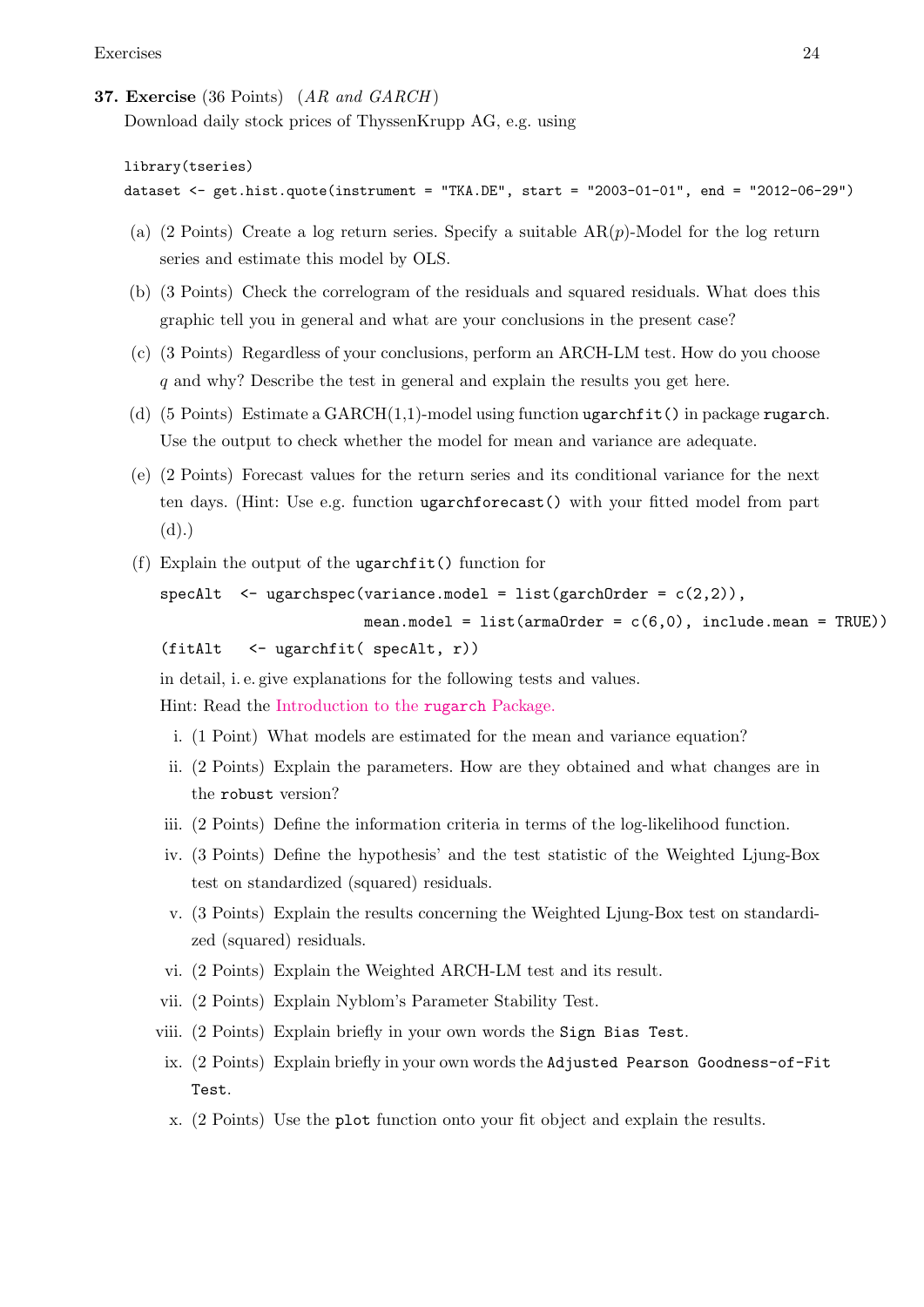#### <span id="page-24-0"></span>38. Exercise (20 Points) (Siemens)

This exercise will be a recap of many issues we dealt with this semester. We will analyse the time series of the stock price of Siemens AG shares. You can find the data [here.](http://www-wiwi.uni-regensburg.de/images/institute/vwl/tschernig/lehre/aoe_siemens.txt)

- (a) (1 Point) From financial theory we might expect that the price follows a random walk. Define a random walk.
- (b) (4 Points) If the series follows a random walk, what does this imply for forecasting the price of the stock and price-change on the stock? What is different, when the time series follows a stationary  $AR(1)$  process or a unit root  $AR(2)$  process?
- (c) (4 Points) Next you see two outputs. Describe what hypotheses have been tested and interpret the test results.

```
###############################################
    # Augmented Dickey-Fuller Test Unit Root Test #
    ###############################################
    Test regression drift
    Call:
    \texttt{lm}(\texttt{formula = z.diff } \verb|z.lag.1 + 1|)Residuals:
         Min 1Q Median 3Q Max
    -30.1671 -0.7242 -0.0106 0.7336 12.7046
    Coefficients:
                 Estimate Std. Error t value Pr(>|t|)
    (Intercept) 0.194281 0.098585 1.971 0.0488 *
    z.lag.1 -0.002918 0.001370 -2.130 0.0332 *
    ---
    Signif. codes: 0 '***' 0.001 '**' 0.01 '*' 0.05 '.' 0.1 ' ' 1
    Residual standard error: 1.911 on 3002 degrees of freedom
    Multiple R-squared: 0.001509, Adjusted R-squared: 0.001177
    F-statistic: 4.538 on 1 and 3002 DF, p-value: 0.03324
    Value of test-statistic is: -2.1302 2.2708
    Critical values for test statistics:
          1pct 5pct 10pct
    tau2 -3.43 -2.86 -2.57
    phi1 6.43 4.59 3.78
    and
    #######################
    # KPSS Unit Root Test #
    #######################
    Test is of type: mu with 9 lags.
    Value of test-statistic is: 3.2849
    Critical value for a significance level of:
                    10pct 5pct 2.5pct 1pct
    critical values 0.347 0.463 0.574 0.739
(d) (2 Points) Interpret the following output:
    Call:
    ar.ols(x = price, aic = FALSE, order.max = 1)Coefficients:
         1
    0.9971
    Intercept: -0.002179 (0.03485)
    Order selected 1 sigma<sup>2</sup> estimated as 3.649
```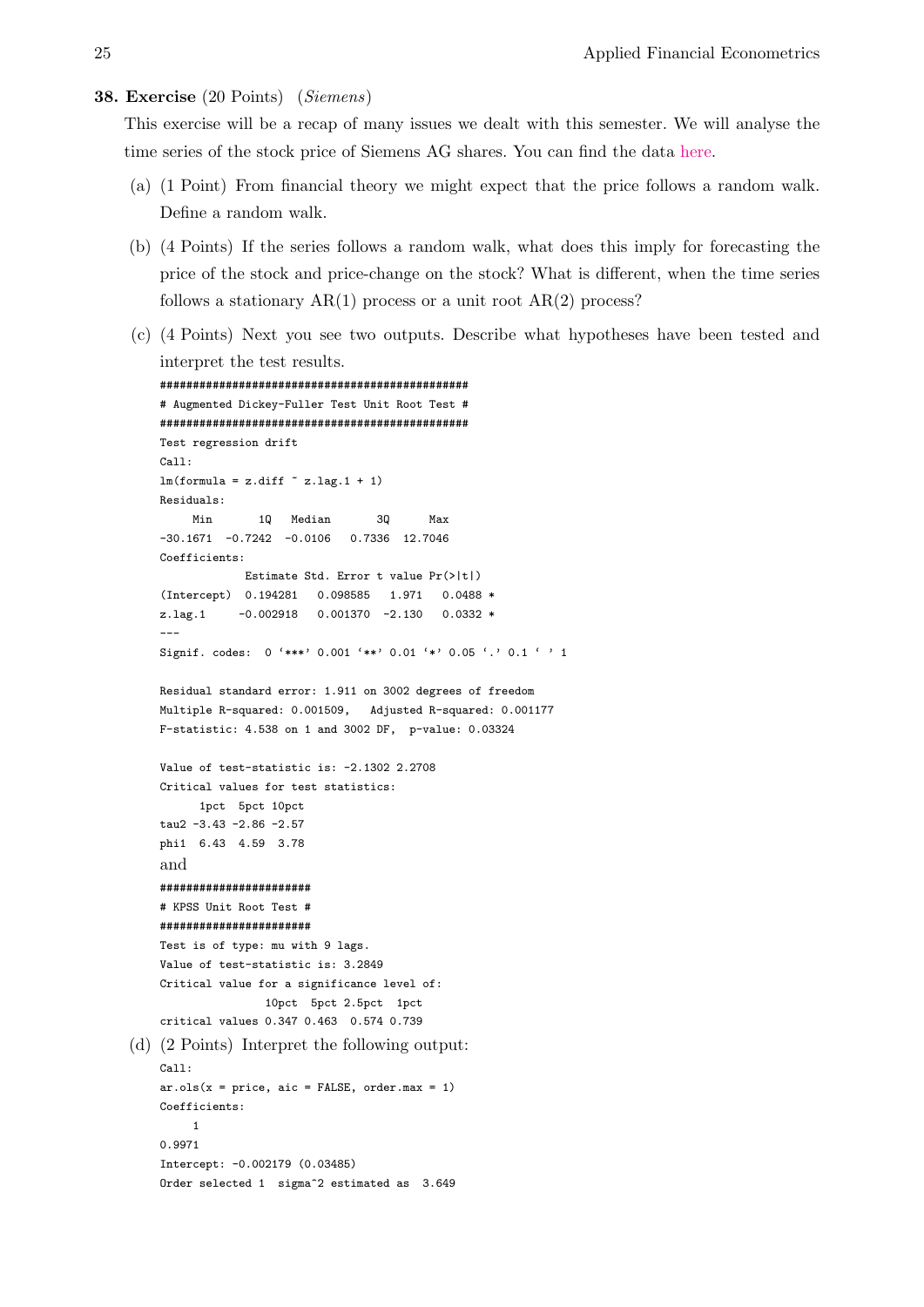#### Exercises 26

(e) (5 Points) Let resid denote the series of residuals from the estimation performed in part d). Describe and interpret the following outputs:

```
Time series regression with "ts" data:
Start = 10, End = 3005C<sub>2</sub>11.
dynlm(formula = resid ~ 1 + L(price, 1) + L(resid, 1:8), data = data)Residuals:
    Min 1Q Median 3Q Max
-29.8520 -0.7396 -0.0037 0.7460 12.7395
Coefficients:
                                    Estimate Std. Error t value Pr(>|t|)
(Intercept) -0.0240465 0.1001637 -0.240 0.810291
L(price, 1) 0.0003299 0.0013975 0.236 0.813428
L(resid, 1:8)zoo.coredata.x...tt..1 -0.0182665 0.0183405 -0.996 0.319350
L(resid, 1:8)zoo.coredata.x...tt..2 -0.0059445 0.0183390 -0.324 0.745850
L(resid, 1:8)zoo.coredata.x...tt..3 -0.0675748 0.0183365 -3.685 0.000233 ***
L(resid, 1:8)zoo.coredata.x...tt..4 0.0058990 0.0183495 0.321 0.747868
L(resid, 1:8)zoo.coredata.x...tt..5 0.0231830 0.0183423 1.264 0.206361
L(resid, 1:8)zoo.coredata.x...tt..6 0.0234171 0.0182961 1.280 0.200682
L(resid, 1:8)zoo.coredata.x...tt..7 -0.0155948 0.0182922 -0.853 0.393985
L(resid, 1:8)zoo.coredata.x...tt..8 -0.0165020 0.0182788 -0.903 0.366708
---
Signif. codes: 0 '***' 0.001 '**' 0.01 '*' 0.05 '.' 0.1 ' ' 1
Residual standard error: 1.901 on 2986 degrees of freedom
Multiple R-squared: 0.006927, Adjusted R-squared: 0.003933
F-statistic: 2.314 on 9 and 2986 DF, p-value: 0.01367
and
Time series regression with "ts" data:
Start = 10, End = 3005C_{211}dynlm(formula = resid^2 \tilde{ } 1 + L(resid^2, 1:8), data = data)
Residuals:
   Min 1Q Median 3Q Max
-79.19 -2.56 -2.19 -1.05 900.59Coefficients:
                                    Estimate Std. Error t value Pr(>|t|)
(Intercept) 2.22814 0.39184 5.686 1.42e-08 ***
L(resid^2, 1:8)zoo.coredata.x...tt..1 0.05545 0.01823 3.041 0.002375 **
L(resid^2, 1:8)zoo.coredata.x...tt..2 0.05108 0.01826 2.798 0.005174 **
L(resid<sup>-2</sup>, 1:8)zoo.coredata.x...tt..3 0.06349 0.01826 3.477 0.000515 ***
L(resid^2, 1:8)zoo.coredata.x...tt..4 0.04376 0.01829 2.393 0.016784 *
L(resid<sup>2</sup>, 1:8)zoo.coredata.x...tt..5 0.02135 0.01829 1.167 0.243105
L(resid^2, 1:8)zoo.coredata.x...tt..6 0.04350 0.01825 2.383 0.017224 *
L(resid^2, 1:8)zoo.coredata.x...tt..7 0.02152 0.01825 1.179 0.238443
L(resid^2, 1:8)zoo.coredata.x...tt..8 0.08417 0.01822 4.619 4.02e-06 ***
---
Signif. codes: 0 '***' 0.001 '**' 0.01 '*' 0.05 '.' 0.1 ' ' 1
Residual standard error: 19.79 on 2987 degrees of freedom
Multiple R-squared: 0.03041, Adjusted R-squared: 0.02782
F-statistic: 11.71 on 8 and 2987 DF, p-value: < 2.2e-16
```
(f) (4 Points) Also interpret the following output: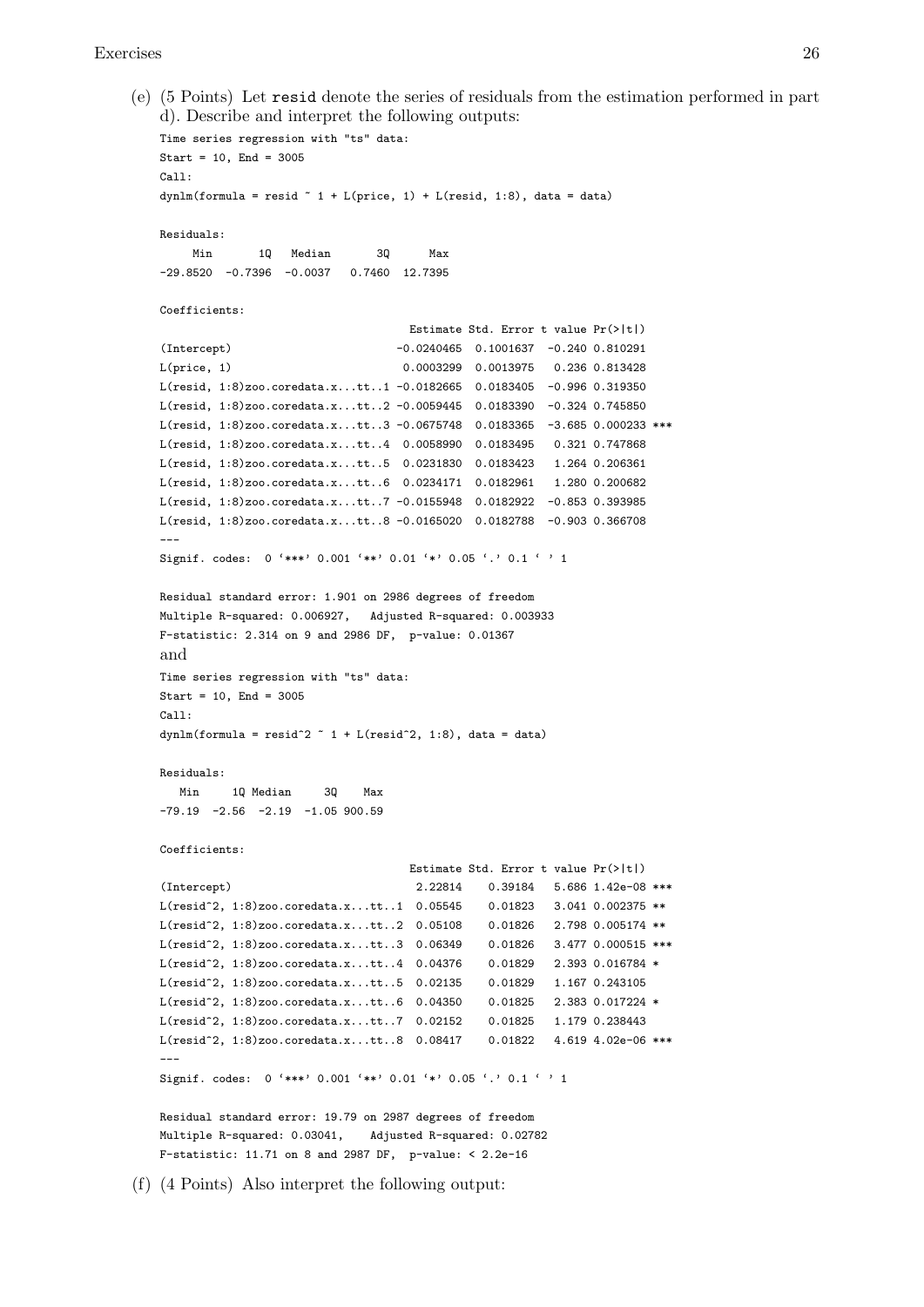```
Call:
\text{garch}(x = \text{resid}, \text{ order} = c(0, 3))Model:
GARCH(0,3)
Residuals:
    Min 1Q Median 3Q Max
-12.497243 -0.468437 -0.006638 0.491119 8.789050
Coefficient(s):
  Estimate Std. Error t value Pr(>|t|)
a0 1.07730 0.01203 89.558 <2e-16 ***
a1 0.15490 0.01570 9.865 \leq 2e-16 ***
a2 0.35581 0.01030 34.558 <2e-16 ***
a3 0.30092 0.01967 15.299 <2e-16 ***
---Signif. codes: 0 '***' 0.001 '**' 0.01 '*' 0.05 '.' 0.1 ' ' 1
Diagnostic Tests:
       Jarque Bera Test
data: Residuals
X-squared = 33464.9, df = 2, p-value < 2.2e-16
       Box-Ljung test
data: Squared.Residuals
X-squared = 0.0187, df = 1, p-value = 0.8912
```
<span id="page-26-0"></span>39. Exercise (10 Points) (Stock Price Choice to model)

- (a) (5 Points) For a stock price series of your choice find an adequate model for the mean and variance equation. Justify your choices by presenting test outcomes etc. (Use a dataset which contains daily data for at least two years.)
- (b) (5 Points) Compare it with your neighbour. Exchange applied descriptives (i. e. statistics, plots) and statistical tests. Discuss test assumptions and power. Forecast your stock prices with different measures (losses and horizons) and compare your models depending on information criteria and your forecast measures.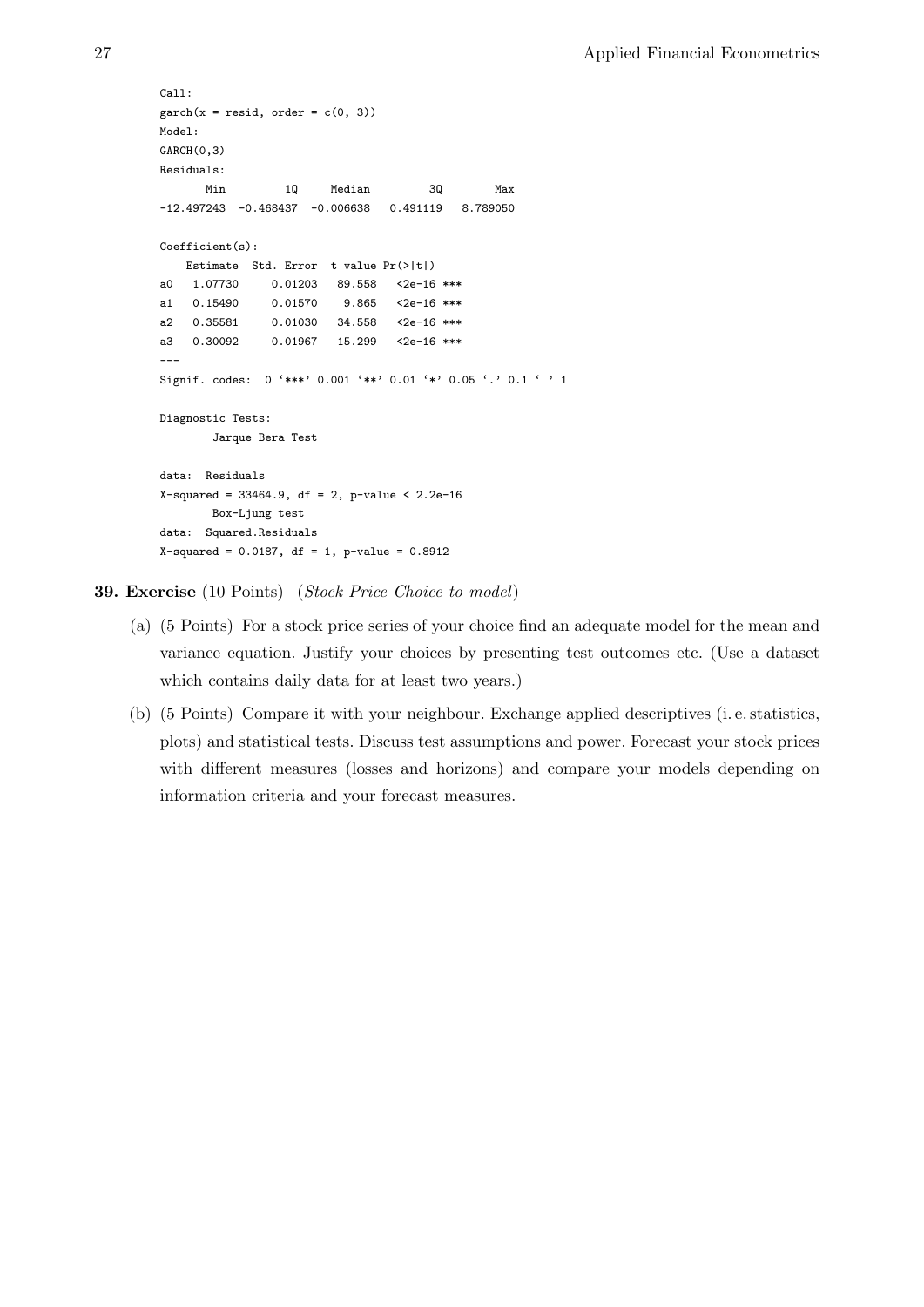# 5 Long Run

<span id="page-27-0"></span>40. Exercise (7 Points) (Unconditional Expected Value of a stationary Time Series) Let the stationary series  $y_t$  be generated by

$$
y_t = \alpha_0 + \alpha_1 y_{t-1} + u_t,
$$

where  $u_t \sim WN(0, \sigma_u^2)$  and  $|\alpha_1| < 1$ .

- (a) (2 Points) Calculate expected value and variance of  $y_t$ .
- (b) (5 Points) Calculate the variance of the mean estimator  $\hat{\mu} = \frac{1}{7}$  $\frac{1}{T} \sum_{t=1}^{T} y_t$  and show that it converges for  $T\to\infty.$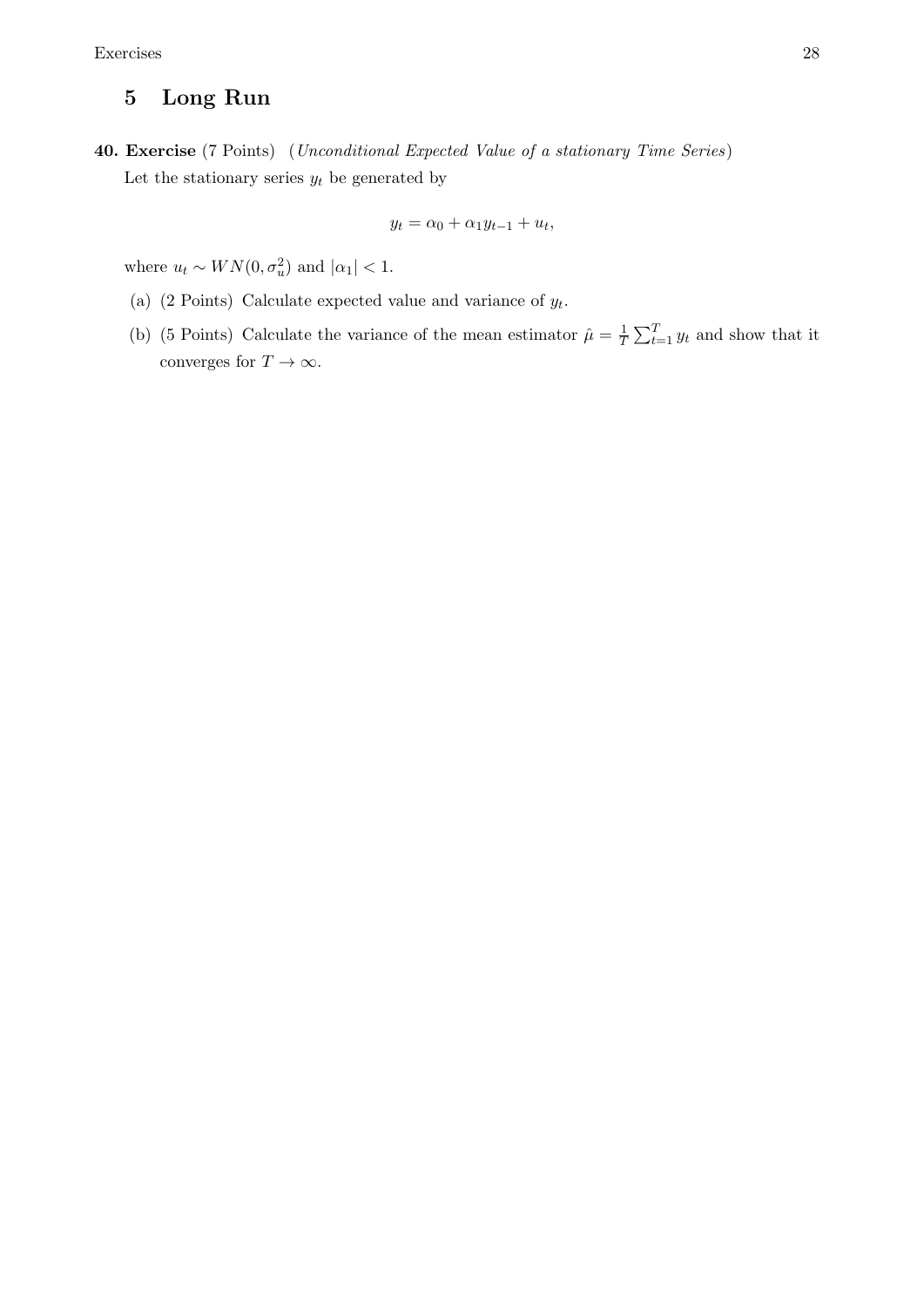# 6 Finance

<span id="page-28-0"></span>41. Exercise (7 Points) (Asset pricing formula and Sharpe ratio) Below you find information on three assets A, B, C with payoffs  $x^A$ ,  $x^B$ , and  $x^C$ , respectively:

$$
R^{f} = 1.05
$$
  
\n
$$
E[x^{A}] = 3.5, Cov(m, x^{A}) = 2, Var(x^{A}) = 5
$$
  
\n
$$
E[x^{B}] = 5.2, Cov(m, x^{B}) = 2, Var(x^{B}) = 5
$$
  
\n
$$
E[x^{C}] = 4.4, Cov(m, x^{C}) = -2, Var(x^{C}) = 5
$$

- (a) (3 Points) Determine the prices for each of the assets using a well-known pricing formula and explain your results.
- (b) (2 Points) Calculate the Sharpe ratio for each asset.
- (c) (2 Points) Which properties share all assets on the mean-variance frontier?

## <span id="page-28-1"></span>42. Exercise (3 Points) (Expected Wealth)

(a) (3 Points) You estimated the mean yearly return of an asset and obtained 10% with standard deviation 8%. You checked the residuals and found no correlation. Given an initial wealth of 100 units, compute the wealth that you expect in twenty years from now. Comment on possible approximations that you have to do.

## <span id="page-28-2"></span>43. Exercise (6 Points) (Stochastic discount factor )

- (a) (3 Points) Derive the stochastic discount factor for the following utility functions:
	- $u(c) = ln(c)$
	- $u(c) = kc^{\alpha}l^{1-\alpha}$ , with k a constant, c the level of consumption and l all other factors, such as leisure, that might enter a person's utility function. For simplicity  $l$  is kept fixed.
	- $u(c) = -\frac{1}{2}$  $\frac{1}{2}(c-c^*)^2$

Also check the behavior of  $u'(c)$  for increasing c.

(b) (3 Points) Explain the effect of an anticipated change in consumption (increase  $c_{t+1}$  while  $c_t$  and  $\beta$  remain unchanged) on the stochastic discount factor and on the price of an asset. Give the economic intuition as well as the mathematical line of reasoning. Are the effects the same for all three utility functions?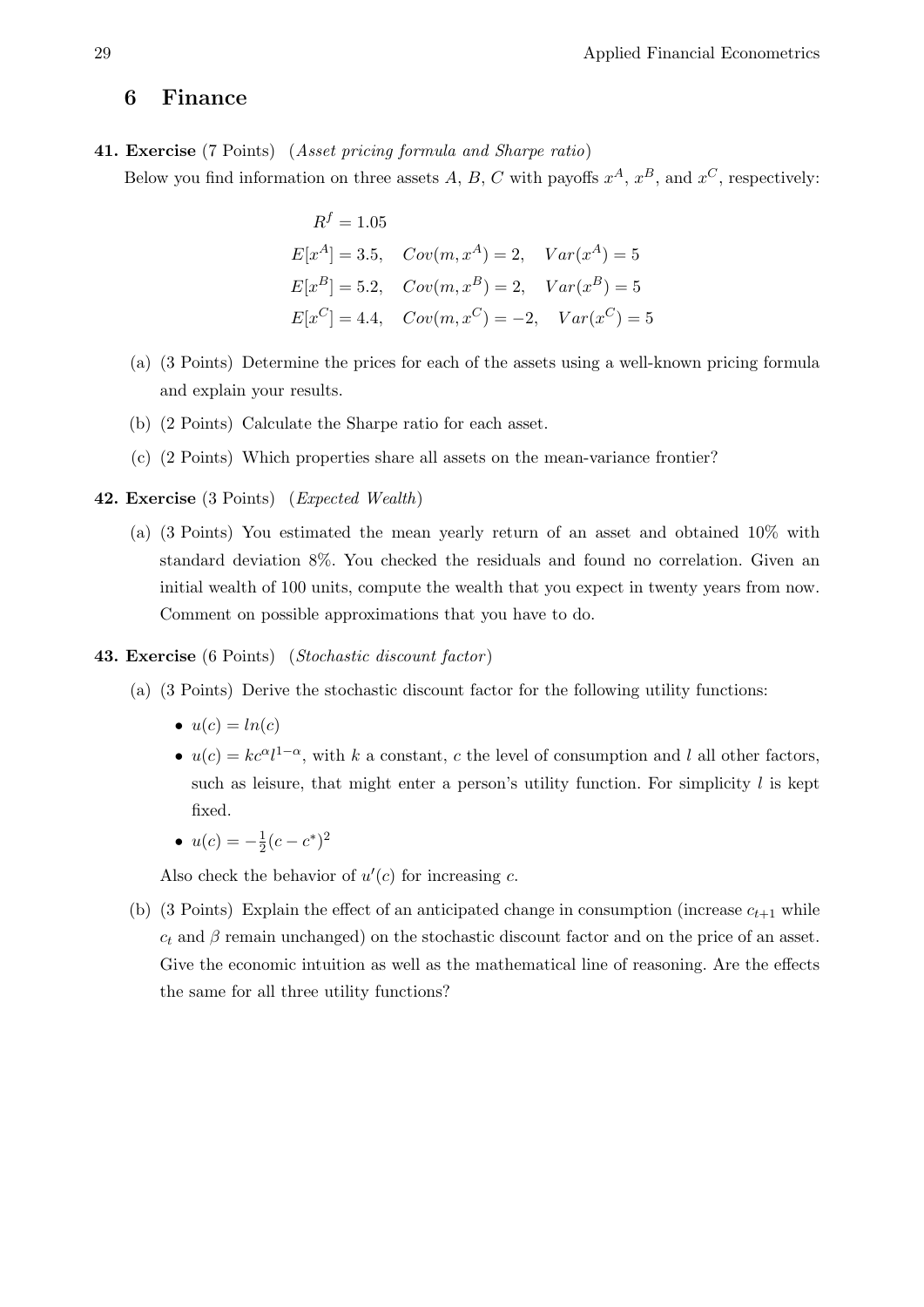Exercises 30

<span id="page-29-0"></span>44. Exercise (5 Points) (Stochastic discount factor and risk-neutral probabilities)

Consider the following simple artificial setup for a single investor with the following values

$$
\beta = 0.6
$$
  

$$
u(c) = \frac{1}{2}c^{1/2}
$$
  

$$
c_t = e_t = e_{t+1} = 4
$$

and the following state conditions:

| state | probability    | payoff       |
|-------|----------------|--------------|
| S     | $\pi(s)$       | $x_{t+1}(s)$ |
|       | $\overline{2}$ | 12           |
|       | う              |              |

- (a) (3 Points) Compute for each state the stochastic discount factors and the prices of each contingent claim.
- (b) (2 Points) Compute the risk-neutral probabilities and the price of the asset and comment on all results.
- <span id="page-29-1"></span>45. Exercise (6 Points) (CAPM)

Use the dataset in [capm.RData](http://www-wiwi.uni-regensburg.de/images/institute/vwl/tschernig/lehre/aoe_capm_data.rdata) for this exercise. It contains the (dividend and stock-split adjusted) stock prices of seven DAX companies, the DAX series itself and a three-month money market rate (EURIBOR). Data are for Jan. 2003 until Jun. 2012.

- (a) (1 Point) Create a series of log returns for every stock price series.
- (b) (2 Points) Create excess return series for all stock price series and the DAX using the interest rate series as approximation for the riskless return. (Hint: Interest rates are par annum. Divide by 12 to get monthly interest rates.
- (c) (3 Points) For every excess return series estimate the CAPM model by regressing the excess return of the stock on a constant and the excess return of the DAX. Test whether the constant/pricing error is significant.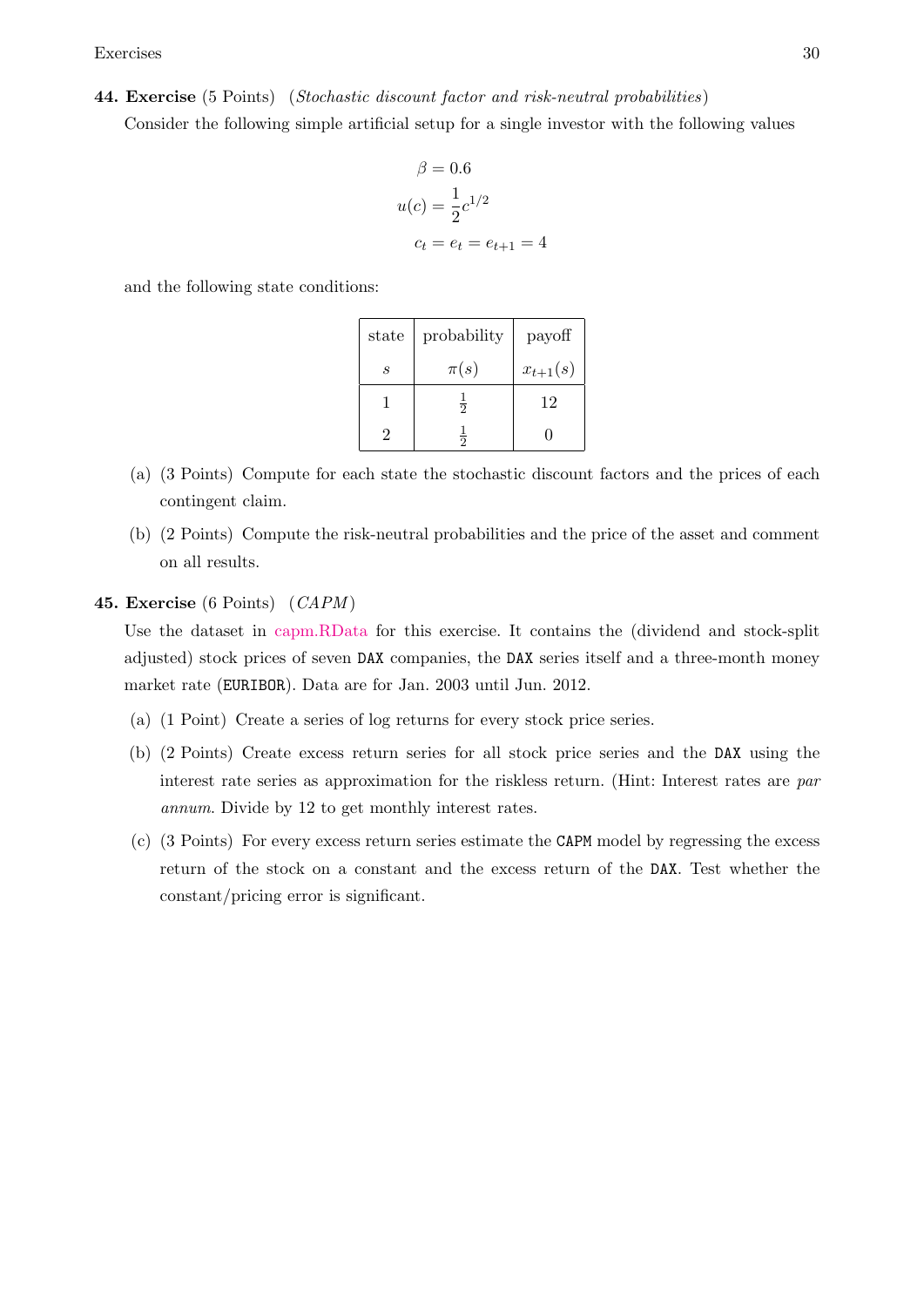# 7 Summary

<span id="page-30-0"></span>46. Exercise (27 Points) (Dynamic regression model)

Consider a dynamic regression model

$$
y_t = X_t'\boldsymbol{\beta} + u_t, \quad u_t \sim IID(0, \sigma_u^2), \quad t = 1, \dots, T,
$$
  
with 
$$
X_t' = (x_{t1} \cdots x_{tk}) \text{ and } \boldsymbol{\beta} = \begin{pmatrix} \beta_1 \\ \vdots \\ \beta_n \end{pmatrix}.
$$

- (a) Now you observe residual autocorrelation (not necessarly DGP error autocorrelation) in a dynamic regression model. This is usually taken as a signal of misspecification for which these possibilities can be the reasons:
	- Autoregressive errors in the DGP.
	- Dynamic misspecification.
	- Omitted variables and non-modelled structural shifts.

 $\beta_k$ 

- Misspecified functional form.
- i. (3 Points) What are the consequences of autocorrelation in the DGP error?
- ii. (3 Points) What are the consequences of dynamic misspecification?
- iii. (3 Points) What are the consequences of omitted variables and non-modelled structural shifts?
- iv. (2 Points) What are the consequences of a misspecified functional form?
- (b) How can we test the model formulation or misspecification for the case of ...
	- i. (2 Points) ... no autocorrelation?
	- ii. (2 Points) ... no heteroskedasticity?
	- iii. (2 Points) ... for correct functional form?
	- iv. (2 Points) ... for normality of the error term?
- (c) (8 Points) Empirical application:

Download US data for aggregate consumption  $c_t$  in the private sector, disposable income  $y_t$  and wealth including owner occupied housing  $w_t$ . Do a small empirical analysis of the first differences  $\Delta$  of these variables by specifiying a model for

$$
E[\Delta c_t | \Delta y_t, \Delta w_t]
$$

using the tests we just discussed.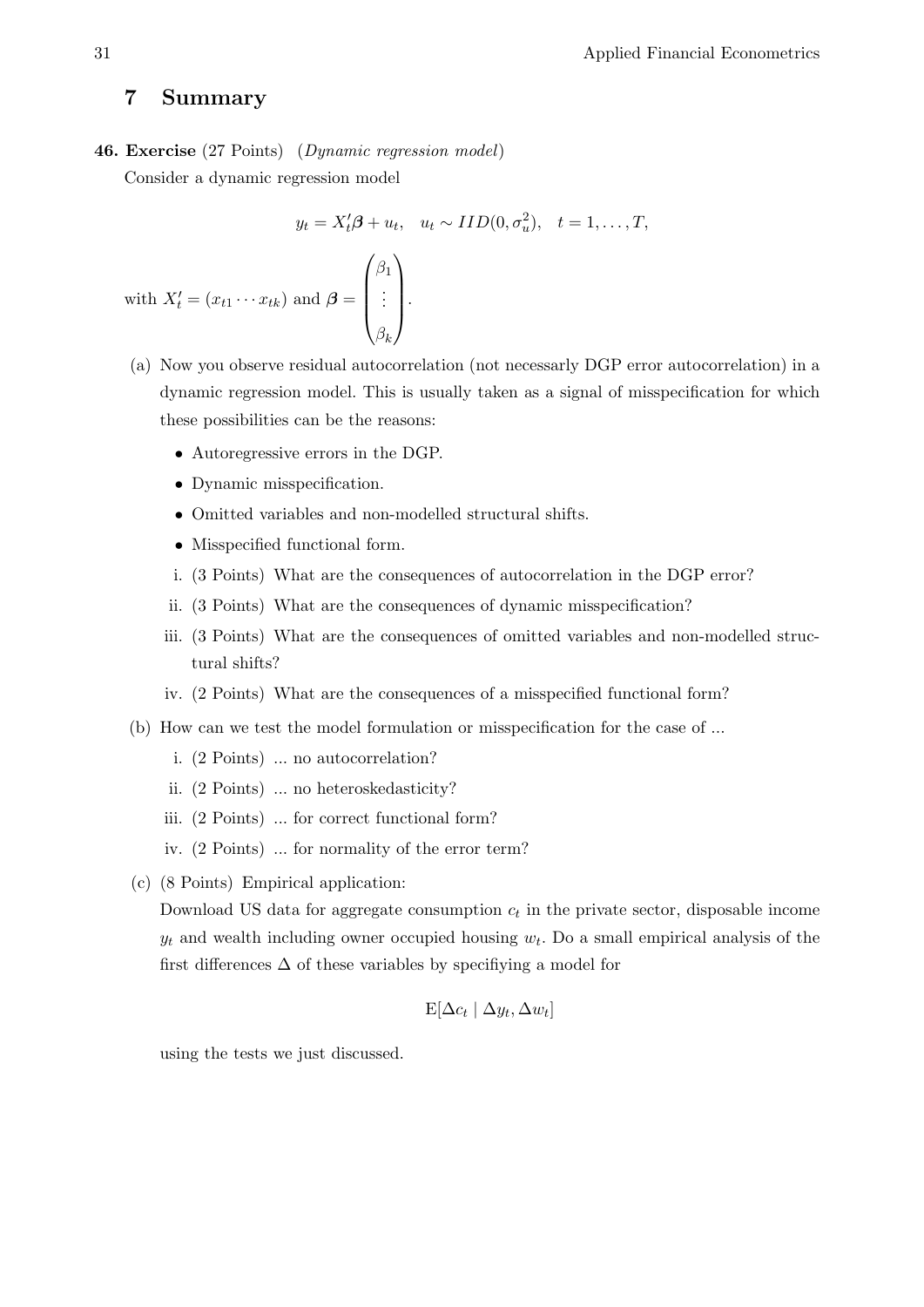# 8 Bayestian Estimation Methods

## <span id="page-31-0"></span>47. Exercise (14 Points) (Exponential Family)

One of the most important classes of probability density functions (p.d.f.'s) is the exponential family with important members like the normal, exponential, log-normal,  $\gamma$ ,  $\chi^2$ ,  $\beta$ , Dirichlet, Bernoulli, categorical, Poisson, geometric, inverse Gaussian and many more. Since the p.d.f.s of the k-parametric members of the exponential family are of the form

$$
f(x; \theta) = a(\theta) \cdot b(x) \cdot \exp\left(\sum_{i=1}^{k} c_i(\theta) d_i(x)\right), \quad \theta \in \Theta \subset \mathbb{R}^k, x \in \mathbb{R}
$$

for suitable functions  $a, c_i : \mathbb{R}^k \to \mathbb{R}, b, d : \mathbb{R} \to \mathbb{R}$  and where  $\text{supp}(x)$  does not depend on  $\theta$ (=regular), one can deduce many rules and symmetries. One of the most important theorems from the Bayesian point of view is the following (for  $k = 1$ ):

"The prior distribution  $p(\theta) \propto C(\theta)^a \exp(\phi(\theta)b)$  is conjugate to the exponential family distribution likelihood, i. e. of the the exponential family."

Consider now the gamma p.d.f., i.e.  $X \sim \gamma(\lambda, r)$ , which is given by

$$
f_X(x; \lambda, r) = \frac{\lambda^r}{\Gamma(r)} \cdot x^{r-1} \exp(-\lambda x), \quad x \in \mathbb{R}^+, r \in \mathbb{R}_0^+, \lambda \in \mathbb{R}^+
$$

with shape r, scale r and  $\Gamma(x): \mathbb{R}^+ \to \mathbb{R}^+$  the gamma function.

- (a) (3 Points) State the gamma function  $\Gamma(x)$ , its basic properties and the idea behind. Plot the gamma function and the gamma p.d.f. State the first moments of the gamma p.d.f.
- (b) (3 Points) Show for known paramter r that the gamma p.d.f. constitutes an exponential family member  $(k = 1)$  and then show for known parameter  $\lambda$  the same.
- (c) (2 Points) Show that the gamma p.d.f. constitutes an 2-exponential family member.
- (d) (2 Points) Show that the gamma p.d.f. is a conjugate prior for the Poisson p.d.f.
- (e) (2 Points) Given data  $X_i \sim NID(\mu, \sigma^2), i = 1, ..., n$ , show that a  $N(m, s^2)$  prior is conjugate for this likelihood (mean unknown, variance known) to another normal. What are its first two moments?
- (f) (2 Points) Show that the  $\beta(\alpha_1, \alpha_2)$  p.d.f. is a conjugate prior for a binom(1, p) likelihood. State the posterior distribution.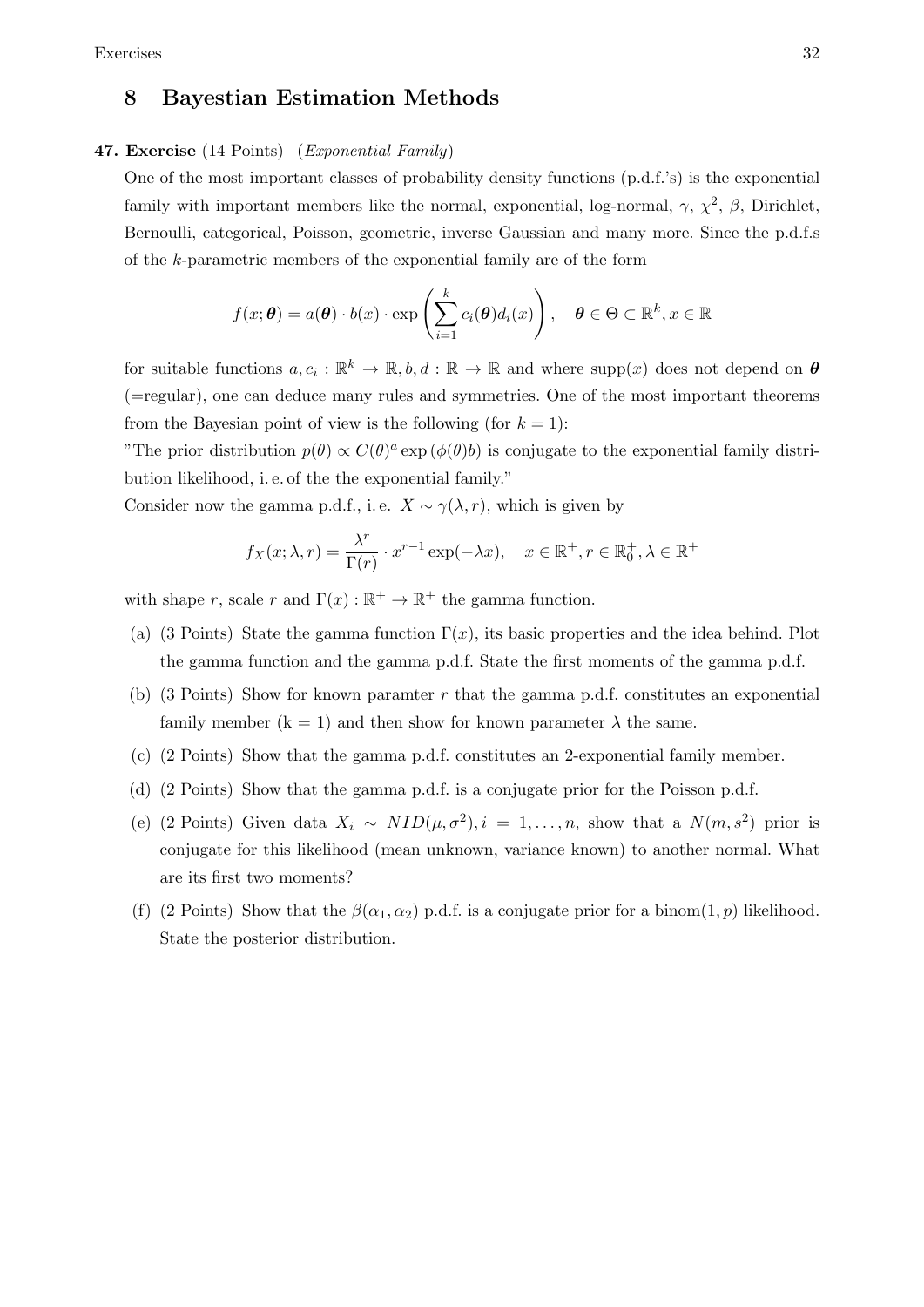# <span id="page-32-0"></span>48. Exercise (5 Points) (Inverse Gamma)

Consider the inverse gamma p.d.f., i.e.  $Y \sim \gamma^{-1}(\lambda, r)$ , which is given by

$$
f_Y(y; \lambda, r) = \frac{\lambda^r}{\Gamma(r)} \cdot y^{-r-1} \exp(-\lambda/y), \quad x \in \mathbb{R}^+, r, \lambda \in \mathbb{R}^+.
$$

- (a) (2 Points) Show that  $Y \sim \gamma^{-1}(\lambda, r)$ ) where  $Y := \frac{1}{X}$  with  $X \sim \gamma(a, b)$ . Hint: Use a probability integral transformation.
- (b) (3 Points) Derive the first and second moments of the gamma distribution using the moment generating function (m.g.f.)  $M_Y(t) := \mathbb{E}[\exp(tY)] = \int_{-\infty}^{\infty} \exp(ty) f_Y(y) dy$ . Alternatively, you can calculate  $E[Y^n]$  directly. **Hint:** If Y has a m.g.f.  $M_Y(t)$ , then  $E[Y^n] = M_Y^{(n)}$  $Y(Y^{(n)}(0)$  where  $M_Y^{(n)}$  $Y^{(n)}_Y(0) := \frac{d}{dt} M_Y(t) \mid_{t=0},$ that is, the *n*-th (non-centered) moment is equal to the *n*-th derivative of  $M_Y(t)$  evaluated

#### <span id="page-32-1"></span>49. Exercise (42 Points) (Bayesian  $AR(p)$ )

at  $t = 0$ .

Consider the following Gaussian  $AR(p)$ -process

$$
y_t = \alpha_0 + \sum_{i=1}^p \alpha_i y_{t-i} + \epsilon_t, \quad \epsilon_t \mid \mathbf{X}_t, \sigma^2, \boldsymbol{\alpha} \sim NID(0, \sigma^2), \quad t = 1, \ldots, T
$$

and for given hyperparameters  $m, M, a$  and b the priors  $\mathbb{R}^{p+1} \ni \alpha \mid \sigma^2 \sim N(m, \sigma^2 \cdot M^{-1})$  and  $\sigma^2 \sim \gamma^{-1}(a,b).$ 

- (a) (3 Points) Write the model as a multiple linear regression model  $y = X\alpha + \varepsilon$  given initial values for  $y_i, i = -p + 1, ..., 0$ .
- (b) (2 Points) What is the conditional distribution of  $y | X, \alpha, \sigma^2$ ? What is the likelihood of our data  $(y, X)$ ?
- (c) (7 Points) Derive the full posterior of  $\theta = (\alpha, \sigma^2)$ , i.e.  $p(\theta | (y, X))$  and the full conditional posteriors  $p(\alpha | (y, X); \sigma^2)$  and  $p(\sigma^2 | (y, X); \alpha)$ . Hint: Remember the normal inverse gamma distribution and do not consider initial value distributions.
- (d) The following parts are about the implementation of a Gibbs sampler to sample from the joint posterior  $(\boldsymbol{\alpha}, \sigma^2)$  for an Gaussian AR(1).
	- i. (2 Points) Sketch the ideas of Gibbs Sampling / MCMC / Metropolis Hastings. Hint: There is a nice article by [Casella and George \(1992\).](http://www.tandfonline.com/doi/abs/10.1080/00031305.1992.10475878)
	- ii. (1 Point) Apply the formula from above onto  $p = 1$  and state the Gibbs sampling procedure theoretically.
	- iii. (3 Points) Implement a Gibbs sampler for a normal  $AR(1)$  without drift/intercept and trend in R and apply it onto y generated via:

n <- 100 y0.true <- 0.0 rho.true <- 0.95 # close to non-stationarity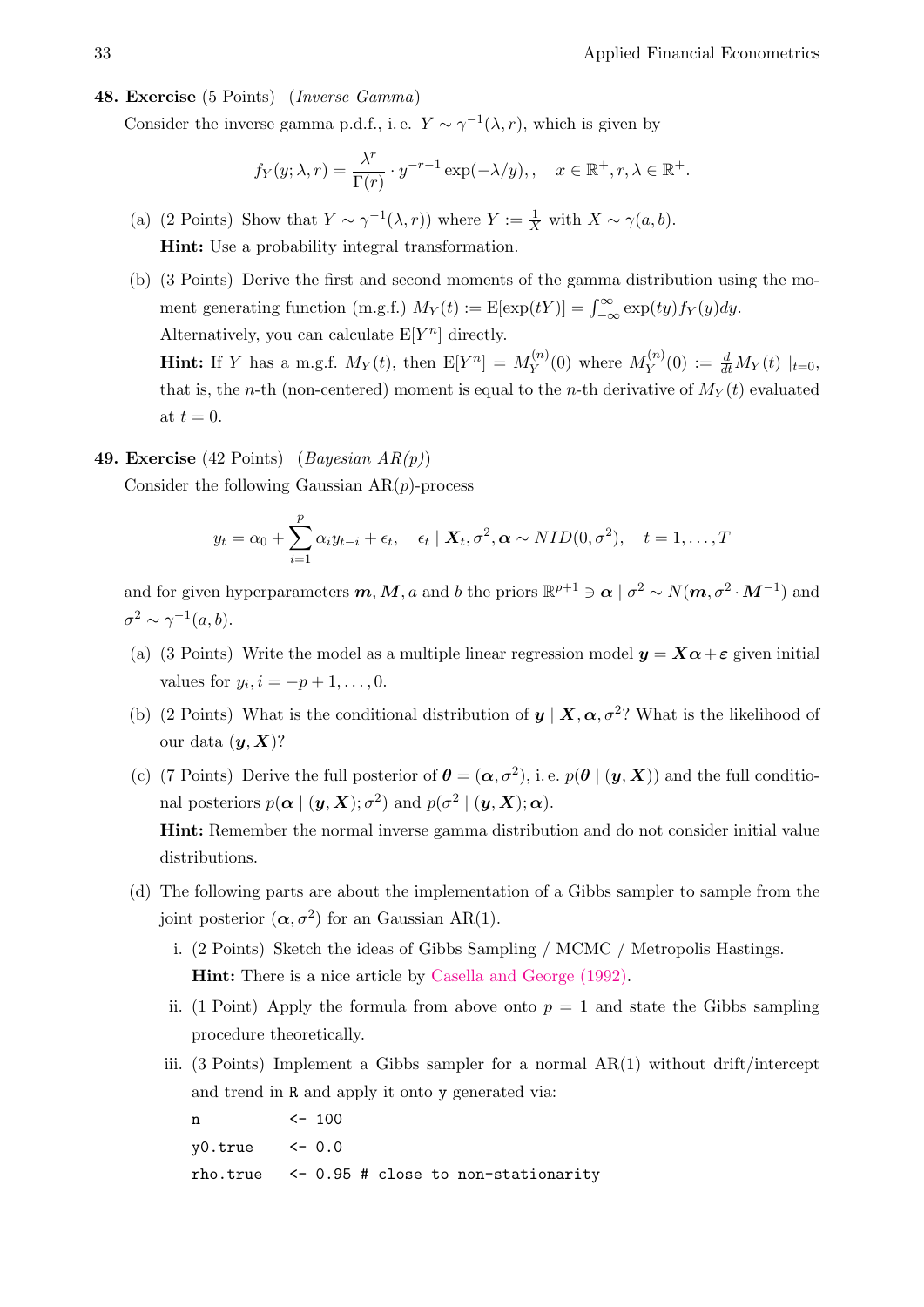```
sig2,true <- 1.0
set.seed(1255)
```
- y  $\left\langle -\arctan\left( n \right) =n, \text{ list}(\text{ar} = \text{c}(\text{rho,true}), \text{ sd} = \text{sqrt}(\text{ sig2,true})).\right\rangle$
- iv. (2 Points) Estimate the unknown parameters of an AR(1) model using the posterior means as Bayesian point estimates and compare them with the true population values.
- v. (2 Points) Use the corresponding function in the package MCMCpack and replicate your results.
- vi. (2 Points) Estimate the process above with OLS and Maximum Likelihood, compare your estimates again.
- vii. (2 Points) Analyze the MCMC output using R-tools from the package coda.
- viii. (3 Points) Forecast  $k$ -steps using the Bayesian forecasting mechanism. Apply a HPD-Intervall (Highest Posterior Density Interval) onto your forecasts.
- <span id="page-33-1"></span>ix. (3 Points) Derive the marginal posteriors of  $\alpha$  and  $\sigma^2$ .
- x. (2 Points) Compare visually and quantitavely the MCMC-approximated marginal posteriors with the exact marginals from [\(ix\)](#page-33-1)
- xi. (2 Points) Sketch the idea how to implement a truncated Normal prior to restrict the AR(1)-coefficient to stationarity.
- xii. (2 Points) Compare your Bayesian forecast and HPD-Intervall with the frequentist forecast and prediction intervall (OLS or MLE).
- (e) (4 Points) Summarize the differences and (dis-)advantages of the frequentist and the Bayesian approach.

# <span id="page-33-0"></span>**50. Exercise** (10 Points) (Regression with autocorrelated errors)

Consider the simple regression model

 $y_t = \beta_1 + \beta_2 x_t + \epsilon_t$  with  $\epsilon_t = \phi \epsilon_{t-1} + \nu_t$ ,  $\nu_t \sim NID(0, \sigma^2)$ ,  $t = 1, \ldots, T$ .

- (a) (1 Point) Write the model in matrix form  $y = X\beta + \varepsilon$  and  $\varepsilon = E\phi + \nu$ .
- (b) (1 Point) Use a conjugate prior distribution  $\beta | \phi, \sigma^2 \sim N(b_0, A_0)$  with known hyperparameters to derive the full conditional posterior of  $\beta$ .
- (c) (2 Points) Use a conjugate prior  $\phi \mid \boldsymbol{\beta}, \sigma^2 \sim N(c_0, B_0) \cdot I_{\text{supp}(\phi)}$  with indicator function  $I_{\text{supp}(\phi)}$  used to constrain the roots of  $\Phi(L) = 0$  to be outside the unit circle. State the full conditional posterior of  $\phi$ .
- (d) (2 Points) Use a conjugate prior  $\sigma^2 | \beta, \phi \sim \gamma^{-1}(\nu_0/2, \delta_0/2)$  for  $\sigma^2$ . Derive the full conditional posterior of  $\sigma^2$ .
- (e) (2 Points) State a Gibbs sampling approach to sample from  $(\beta, \phi, \sigma^2)$ .
- (f) (2 Points) Write an R-program to implement the algorithm from before.